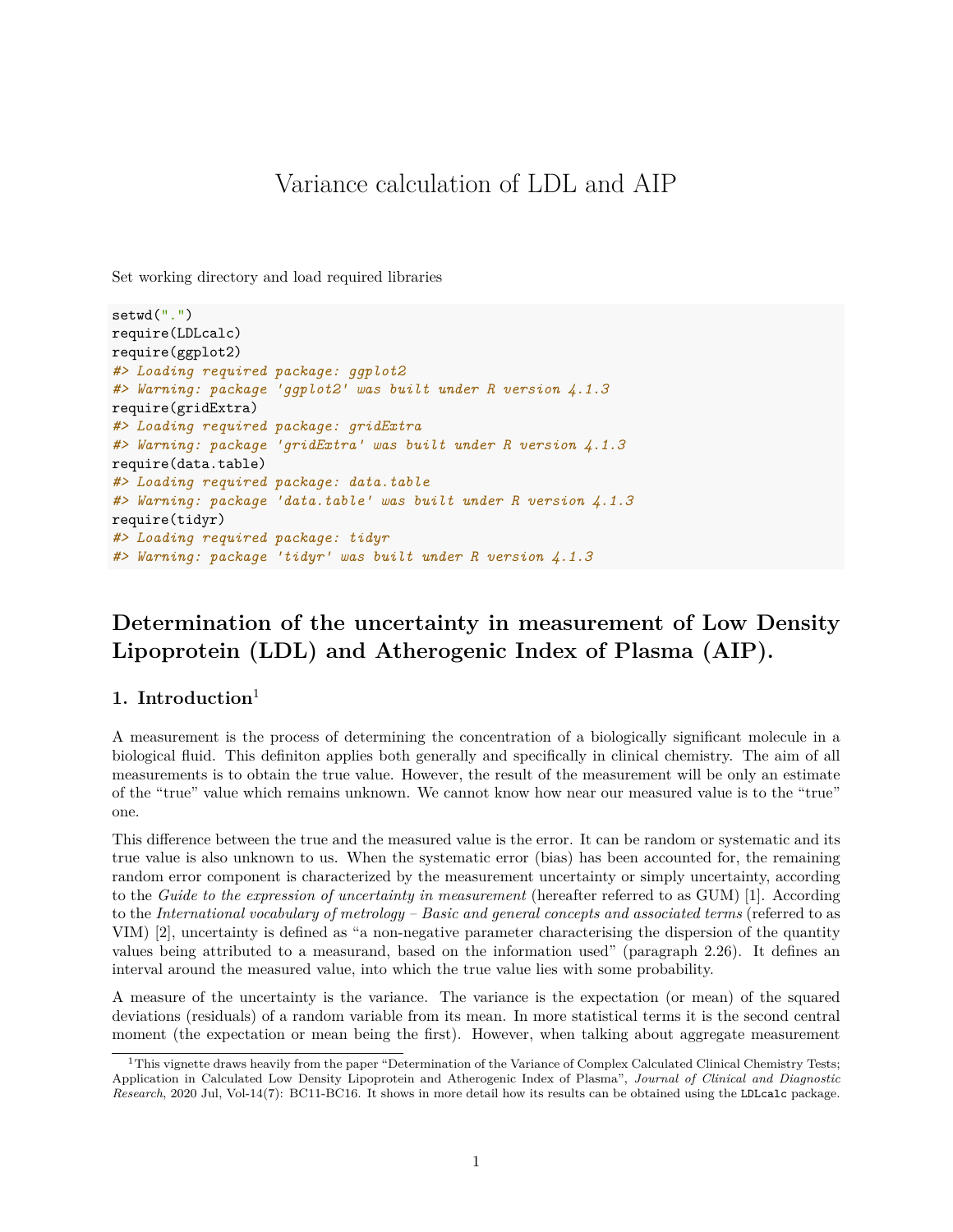uncertainty, other sources of uncertainty are often included. Many times, the standard deviation (the square root of the variance) is reported instead, since it has the same units as the measured quantity.

Although the uncertainty characterizes the error, it is not a difference between two values, does not have a sign (hence no direction) -unlike the error which does have a sign- and cannot be used to correct the result of the measurement. Although both the true value and the error are abstract concepts whose exact values cannot be determined, they are nevertheless useful. Their estimates can be determined and are useful.

#### **1.2 Uncertainty in clinical chemistry measurements**

All measurements, including those in clinical chemistry, have an uncertainty. Most of the clinical chemistry parameters are determined directly through measurement of some physical property, such as the change in the optical absorbance or fluoresence intensity of a reaction mixture.

However, there are some parameters that are determined as a result of some calculation using other experimentally determined parameters as [3] describe. A common one is the calculation of Low Density Lipoprotein Cholesterol (LDL) using the Friedewald formula [4], from total cholesterol (CHOL), high density lipoprotein cholesterol (HDL) and triglycerides (TG):

$$
LDL = CHOL - HDL - \frac{TG}{5}
$$
\n<sup>(1)</sup>

Another parameter calculated from lipid values is the atherogenic index of plasma (AIP), which has been reported to be a good biomarker associated with cardiovascular risk and is calculated as:

$$
AIP = log_{10} \frac{TG \ (mmol/lt)}{HDL \ (mmol/lt)} \tag{2}
$$

Both LDL and AIP are calculated using other variables whose values have been experimentally determined and where each one has its own measurement uncertainty. In these cases, we want to calculate the variance of these random variables, which are themselves a function of other random variables. This is called error propagation or propagation of uncertainty [5].

The package LDLcalc uses various methods to calculate the mean and variance of LDL and AIP. In this vignette each of the methods will be described, presented and the results will be compared, using functions contained in this package.

#### **2. Sample data contained in the LDLcalc package.**

Included in the LDLcalc package are two sample data files with repeated measurements of cholesterol, LDL and triglycerides. These measurements are from two different samples with different values of these analytes, measured in replicate for 34 consecutive days. For the rest of the analysis, we will use sample A, which we will load into a data frame (dfSmplA.

dfSmplA <- sampleA

The descriptions of columns of the two samples are as follows:

- **day**: Day number of each measurement.
- **CHOLrep1, CHOLrep2, CHOL**: Replicate measurements of cholesterol for each day and their mean.
- **HDLrep1, HDLrep2, HDL**: Replicate measurements of HDL for each day and their mean.
- **TGrep1, TGrep2, TG**: Replicate measurements of triglycerides for each day and their mean.
- **LDLrep1, LDLrep2, LDL**: LDL calculated according to the Friedewald formula mentioned above and its mean. All measurement units are in mg/dl and not mmol/L.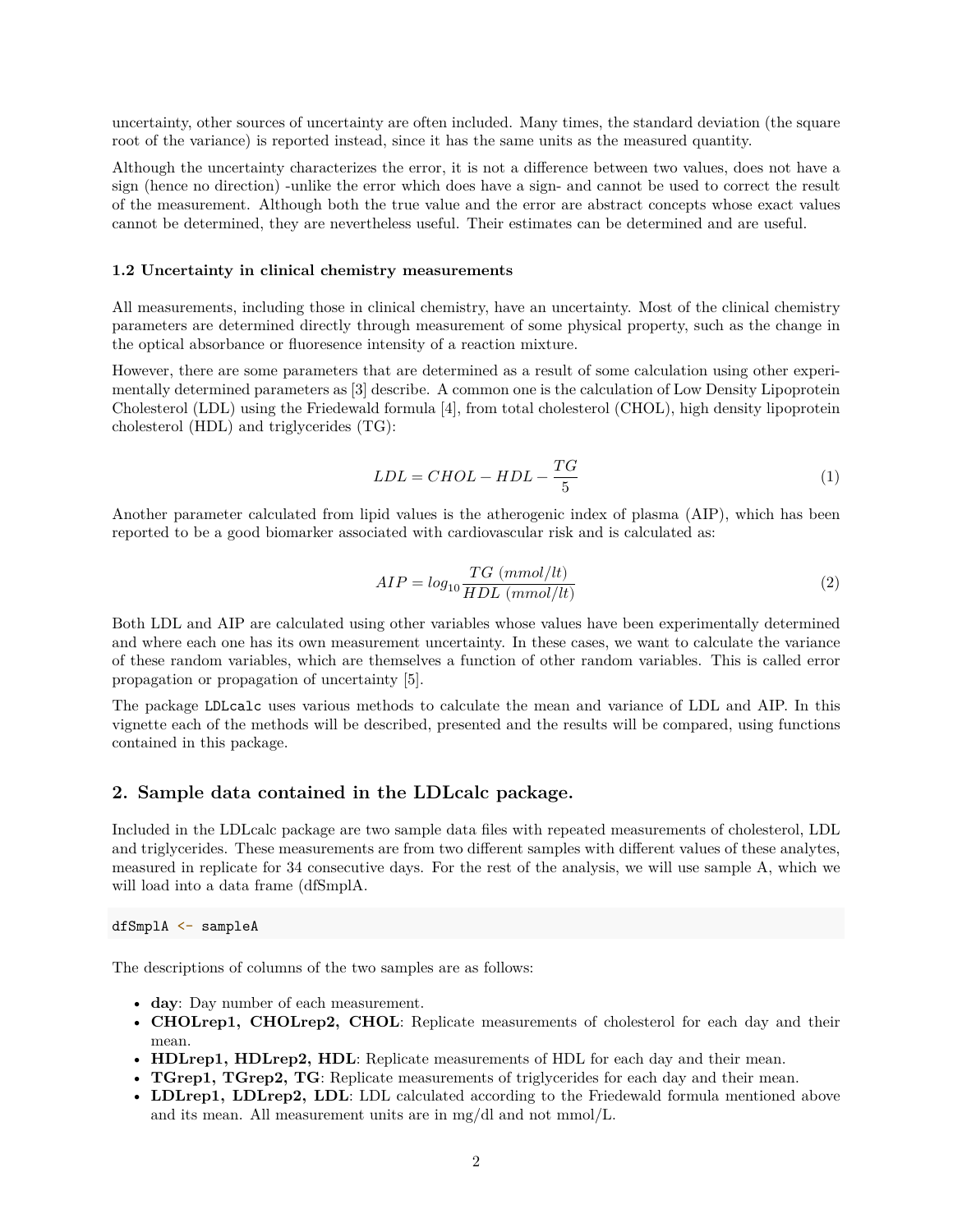## **3. Calculation of AIP**

Before proceeding, we will use the function LDLcalc::AIPcalc to calculate the atherogenic index of plasma and append it to dfSmplA. Since the AIP is defined in mmol/L units and the TG and HDL units are mg/dl, the SI parameter must be set to FALSE.

```
dfSmplA$AIPrep1 <- AIPcalc(TG=dfSmplA$TGrep1,
                                    HDL=dfSmplA$HDLrep1, SI=F)
dfSmplA$AIPrep2 <- AIPcalc(TG=dfSmplA$TGrep2,
                                    HDL=dfSmplA$HDLrep2, SI=F)
dfSmplA$AIP <- AIPcalc(TG=dfSmplA$TG,
                                HDL=dfSmplA$HDL, SI=F)
```
## **4. Examination of the data**

Before proceeding with variance determination, we will see that the data does not follow some commonly held assumptions.

## **4.1 Normality of the data**

A common assumption made is that repeated measurements will give an (approximately) normal distribution. Moreover, an assumption made in error propagation (which we will use later) is that the distribution of the output quantity is normal or t-distributed. However, this is not always the case. We will create the discrete histograms of our experimentally measured quantities (CHOL, HDL and TG), to check if they are (at least nearly) normal.

Note:The values given in the data are discrete. We can treat each clinical chemistry measurement as a random variable that follows a distribution. Although most clinical chemistry measurements have continuous values, since in practice they are determined and reported up to a small number of significant digits we can treat their distributions as discrete, which is what we will do in this vignette. It is of no practical interest if a glucose value is 90.1 or 90.2 or if a calcium value is 9.44 or 9.45.

We will use the function LDLcalc::PlotDiscrHist. This function plots a discrete histogram (essentially a barplot) of the data frame column named in the param argument. It also plots the mean as a vertical continuous line, the mean plus/minus 2 standard deviations as vertical dotted lines and overlays a density plot of the normal distribution with mean and standard deviation corresponding to those of the data.

```
# Create a list of the parameters to be plotted.
lstParam <- list("CHOL", "HDL", "TG")
# Use lapply to apply the PlotDiscrHist function to all parameters.
lstPlt <- lapply(lstParam, LDLcalc::PlotDiscrHist, DF=dfSmplA)
do.call("grid.arrange", c(lstPlt, ncol = 3))
```
For all input quantities CHOL, HDL and TG it is evident from Figure 1 that they are not normally distributed, even without a formal test for normality (e.g. Kolmogorov-Smirnov).

#### **4.2 Jensen-Shannon divergence between the empirical and corresponding normal distribution**

Since we often use the normal distribution for repeated measurement data although this is not always correct, it would be useful to have a measure to quantify how much the empirical data diverges from the normal distribution. One such measure is the Jensen-Shannon distance metric  $D_{JS}^m$ , which is the square root of the Jensen Shannon divergence [6]. It is based on the Kullback Leibler divergence [7] between two distributions Jensen-Shannon divergence [6]. It is based on the Kullback-Leibler divergence [7] between two distributions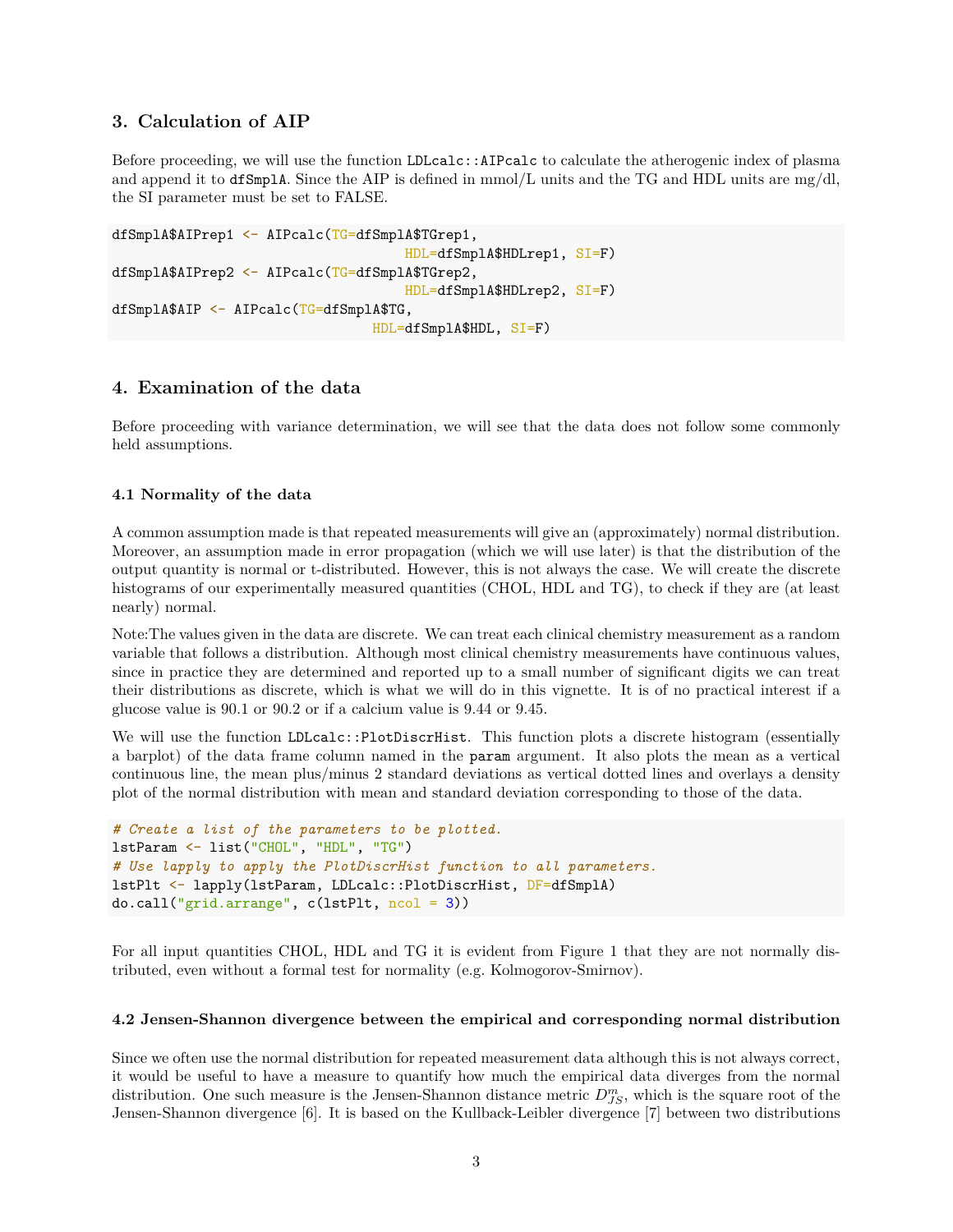

Figure 1: Discrete histogram and the corresponding normal distribution.

P and Q (which in this case P is the empirical distribution  $P_E$  and Q is the predicted normal distribution  $P_{NORM}$  with mean and standard deviation equal to those of the empirical distribution.

$$
D_{KL}(P_E||P_{NORM}) = -\sum_{i}^{N} P_E(i)log\left(\frac{P_{NORM}(i)}{P_E(i)}\right)
$$
\n(3)

 $D_{KL}$  (also referred to as relative entropy) is a measure of how much information we lose when we summarize a distribution using another one. In this case we aim to summarise the experimental distribution using only the mean and variance of the normal distribution.  $D_{KL}$  is not a distance in the sense that it is not symmetric (that is  $D_{KL}(P||Q)$  is not necessarily equal to  $D_{KL}(Q||P)$ ).

A modification of  $D_{KL}$  which is symmetric is the Jensen-Shannon divergence (or information radius):

$$
D_{JS}(P_E||P_{NORM}) = \frac{1}{2}D_{KL}(P_E||M) + \frac{1}{2}D_{KL}(P_{NORM}||M)
$$
\n(4)

where  $M = \frac{1}{2}(P_E + P_{NORM}).$ 

However the  $D_{JS}$  is not a metric because it does not satisfy the triangle inequality. This can be rectified by replacing  $D_{JS}$  with its square root (the Jensen-Shannon distance metric,  $D_{JS}^{m}$ ) [8,9].

Another useful property of the Jensen-Shannon distance is that, unlike the Kullback-Leibler divergence, it has both upper and lower bounds. Both  $D_{KL}$  and  $D_{JS}$  have a lower bound of 0, when the two distributions are identical. However, for the general case of  $D_{KL}$ , no upper bound exists. On the other hand,  $D_{JS}$  has an upper bound of 1, when (as is the case here), the base 2 logarithm is used:  $0 \leq D_{IS} \leq 1$ .

We will plot the discrete histogram of LDL of our sample and then calculate its Jensen-Shannon distance between the distributions of our sample and the corresponding normal distribution.

PlotDiscrHist(dfSmplA, param="LDL", title="LDL")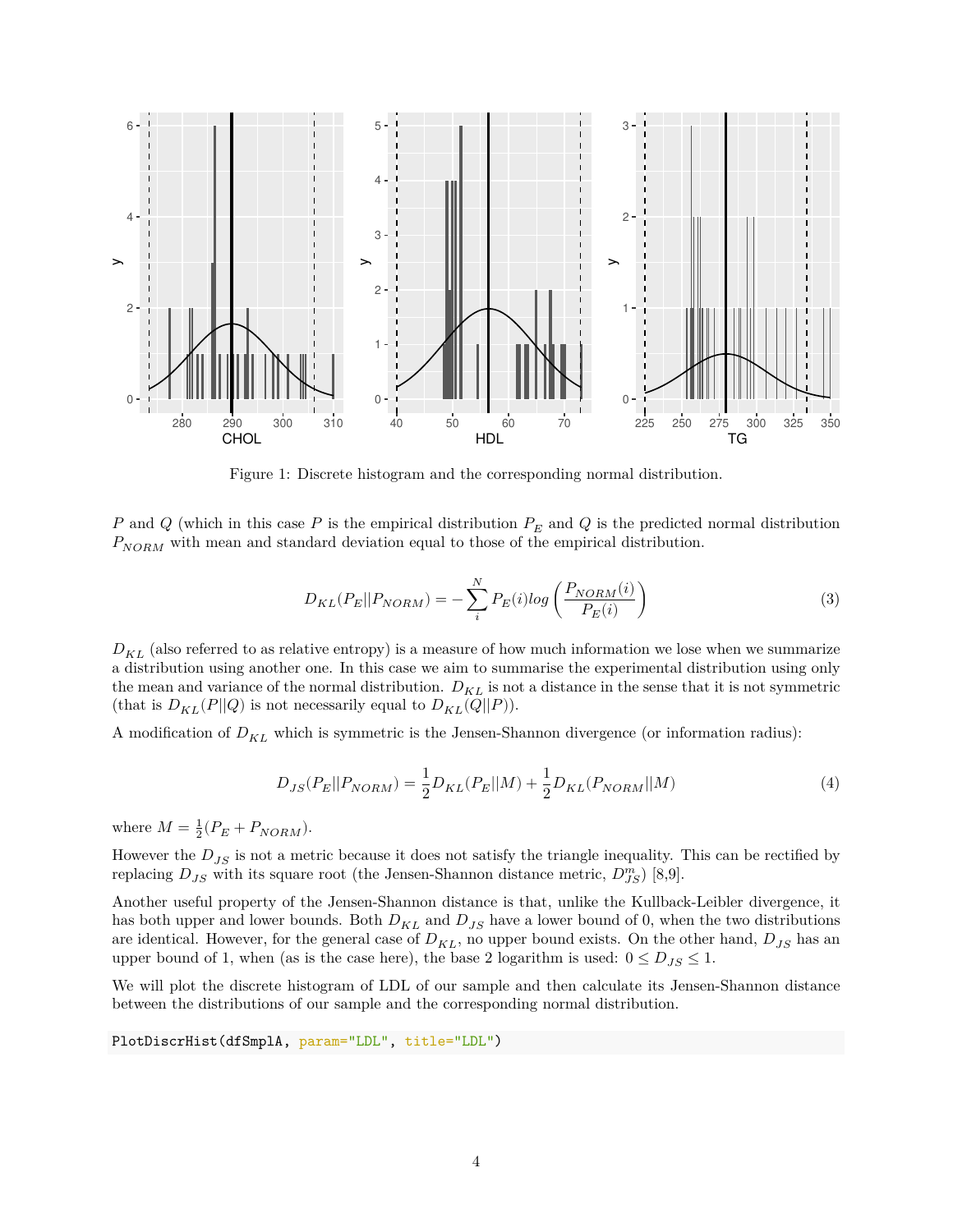

Figure 2: Discrete histogram and corresponding normal distribution of LDL.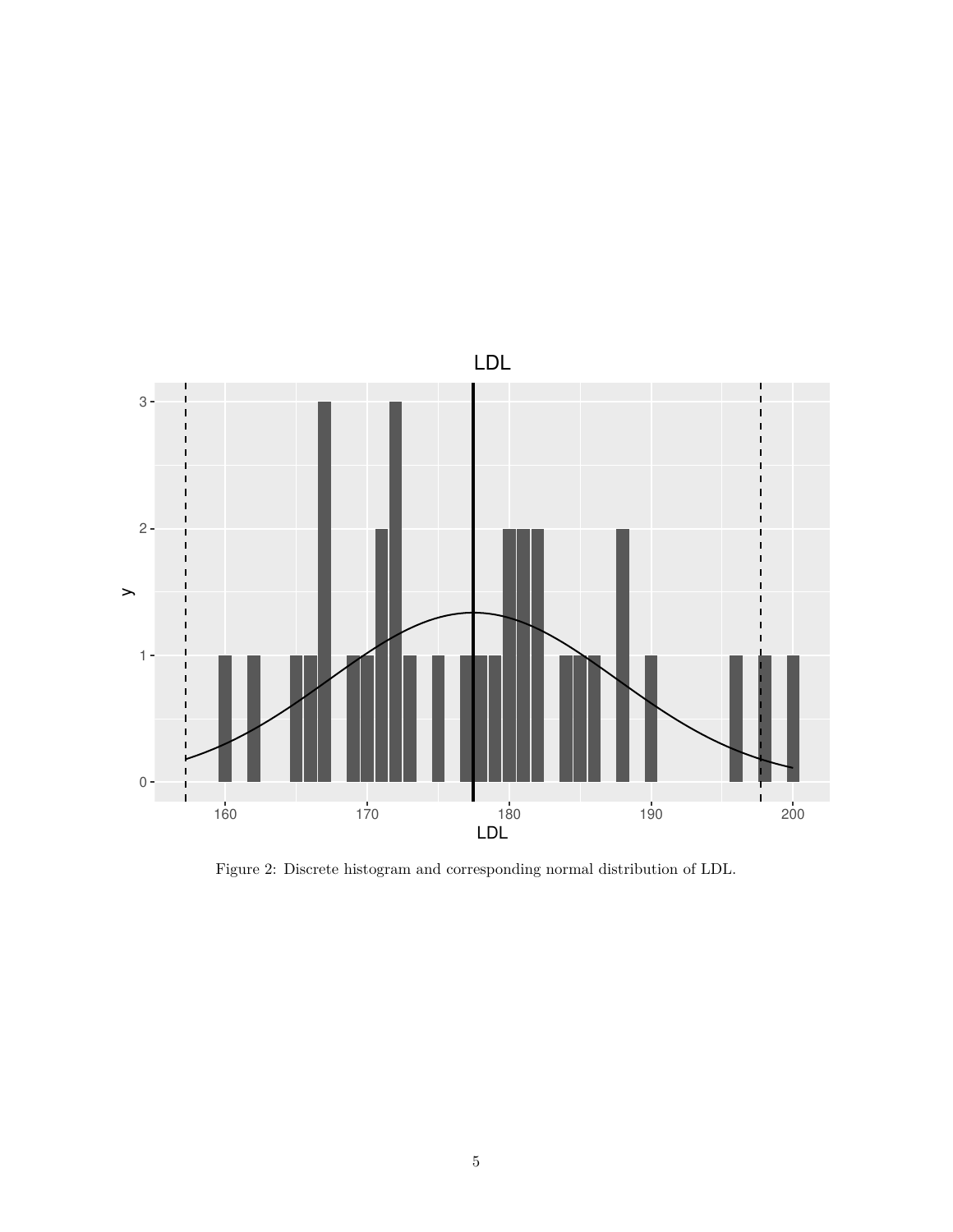```
JSDNormal(dfSmplA, "LDL")$JSD
#> Metric: 'jensen-shannon' using unit: 'log2'; comparing: 2 vectors.
#> jensen-shannon
#> 0.26607
```
We can see in Figure 2 that there is a significant difference between the empirical LDL distribution and the corresponding normal distribution. Also, the value of  $D_{JS}$  as calculated is 0.26. To better see how the difference between two distributions affects the Jensen-Shannon distance, we can create two test distributions that are completely different and see the value the Jensen-Shannon distance takes.

```
distr1 \leftarrow seq(from=100, to=130, by=1)
distr2 \leftarrow seq(from=140, to=170, by=1)
JSD(distr1, distr2)$JSD
#> Metric: 'jensen-shannon' using unit: 'log2'; comparing: 2 vectors.
#> jensen-shannon
#> 1
```
We can see that when two distributions are completely different,  $D_{JS} = 1$ .

## **4.3 Chebyshev's inequality**

In the normal distribution, 68.2%, 95.4% and 99.7% of values lie within 1, 2 and 3 standard deviations (SD) of the mean respectively. Hence the variance is a measure of the uncertainty. However, we saw above that it may not always be appropriate to use the normal distribution, but the empirical one. In this case, we can use Chebyshev's inequality [10,11] to find the proportion of data points that lie within a certain number of SD from the mean. If X is a random variable with finite mean  $\mu$  and finite variance  $\sigma^2$  and k is a positive roal number. Chebyshov's inequality is: real number, Chebyshev's inequality is:

$$
P(|X - \mu| \ge k\sigma) \le \frac{1}{k^2} \tag{5}
$$

It states that no more than  $\frac{1}{k^2}$  of the values can be more than k SD away from the mean (or that at least  $\frac{1}{k}$  of the distribution's values are within k SD of the mean). For  $k = 2$  at most  $\frac{1}{k} = \frac{1}{k} = 25$  $1 - \frac{1}{k^2}$  of the distribution's values are within k SD of the mean). For  $k = 2$ , at most  $\frac{1}{2^2} = \frac{1}{4} = 25\%$  of the values are outside the  $\mu + 2SD$  and at least  $75\%$  are within this range 2 values are outside the  $\mu \pm 2SD$  and at least 75% are within this range.

Although there are formal tests for normality (e.g. Kolmogorov-Smirnov and Shapiro-Wilk), in this case a simple visual inspection of the plot in Figure 2 shows clearly that the LDL distribution is far from normal. Therefore, we should not use the normal distribution intervals for the SD. Instead, we will use Chebyshev's inequality with the function LDLcalc::chebyshev.

```
LDLchebyshev <- chebyshev(vec=dfSmplA$LDL)
LDLchebyshev <- unlist(LDLchebyshev)
print(LDLchebyshev)
#> LowerBound UpperBound LowerRange UpperRange
#> 157 198 160 200
```
We can see from the results that the range for which at least 75% of the values should fall in is 157-198 mg/dl. In fact, 97% of the values are included in this range:

```
sum(dfSmplA$LDL>=157 & dfSmplA$LDL<=198) / nrow(dfSmplA) * 100
#> [1] 97.05882
```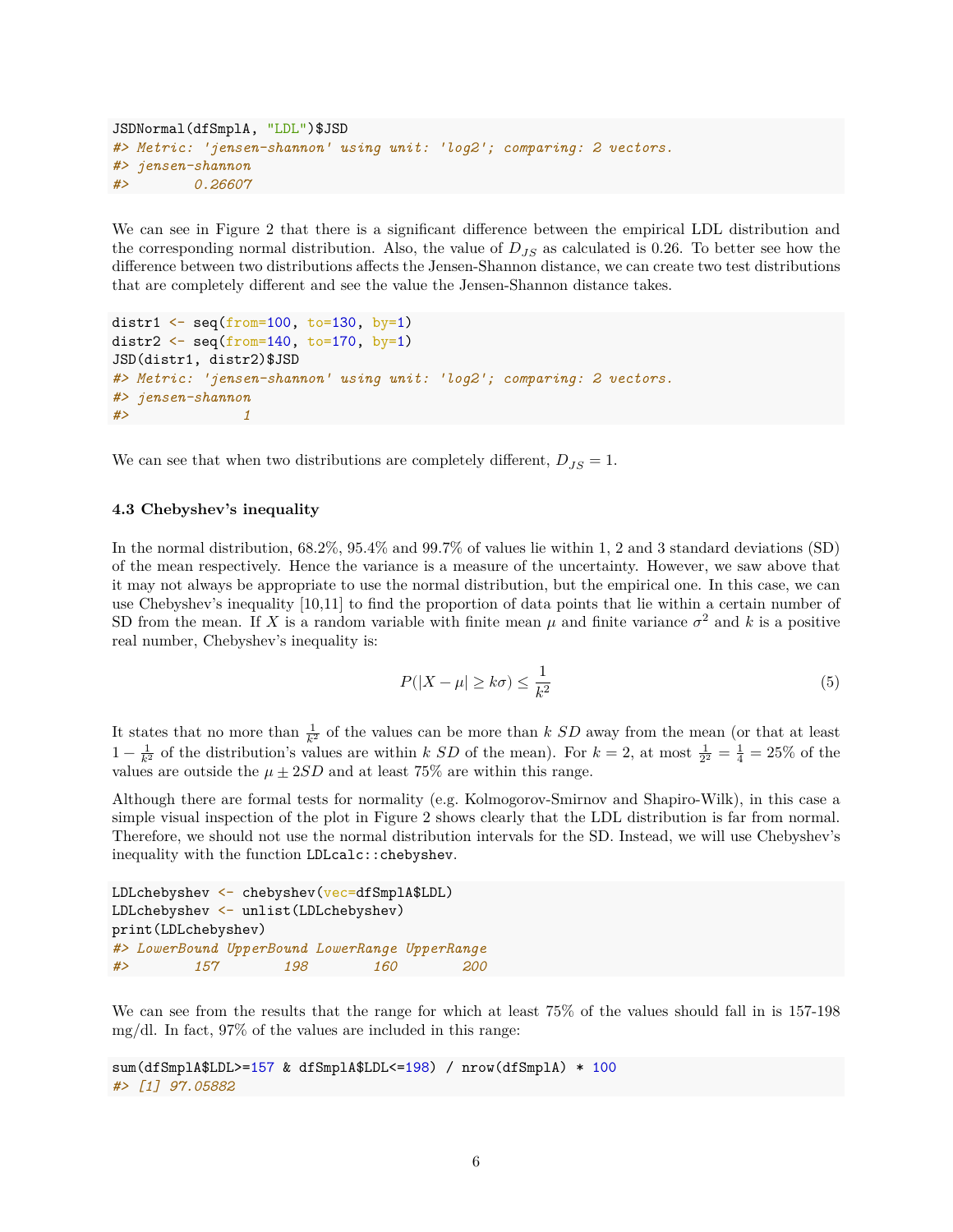#### **4.4 Correlation of parameters**

An assumption often made when dealing with multiple random variables is that they are independent and uncorrelated. In the case of CHOL, HDL and TG, even if they are independent is is certainly possible that they are correlated since, even if the determination reactions are independent, there are underlying common biological processes that affect the levels of many lipids.

To check for correlation, we will determine Pearson's correlation coefficient and the covariance for the pairs (CHOL-HDL), (CHOL- TG) and (HDL-TG) for the sample.

```
lstParam1 <- list("CHOL", "CHOL", "HDL")# List of the first parameter to calculate correlation on.
lstParam2 <- list("HDL", "TG", "TG")# List of the second parameter to calculate correlation on.
#Function to calculate correlation and covariance of the pairs of parameters
fCor <- function(param1, param2) {
 correlation <- round(cor(dfSmplA[, param1], dfSmplA[, param2]), 2)
 covariance <- round(cov(dfSmplA[, param1], dfSmplA[, param2]), 2)
 return(list(correlation=correlation, covariance=covariance))
}
mtrxCorCov <- mapply(fCor, lstParam1, lstParam2)
colnames(mtrxCorCov) <- c("CHOL-HDL", "CHOL-TG", "HDL-TG")
print(mtrxCorCov)
#> CHOL-HDL CHOL-TG HDL-TG
#> correlation -0.35 0.64 -0.59
#> covariance -23.68 143.93 -132.24
```
From the correlation coefficients we can conclude that in general there is a significant correlation between parameters, stronger (e.g. 0.64 for CHOL-TG) or weaker (e.g. -0.35 for CHOL-HDL).

**4.4.1 Correlation plots** We will also create scaterplots of the pairs of the parameters (CHOL-HDL, CHOL-TG and HDL-TG) along with the linear regression lines, using the LDLcalc::PlotCorrWithRegrLine function.

```
grid.arrange(PlotCorrWithRegrLine(dfSmplA, "CHOL", "HDL"),
             PlotCorrWithRegrLine(dfSmplA, "CHOL", "TG"),
             PlotCorrWithRegrLine(dfSmplA, "HDL", "TG"),
             ncol=3)
#> `geom_smooth()` using formula 'y ~ x'
#> `geom_smooth()` using formula 'y ~ x'
#> `geom_smooth()` using formula 'y ~ x'
```
We can see in Figure 3 that in most cases the parameters cluster in two groups: one in which there does not seem to be any correlation and a smaller cluster of potential outliers which appears to affect the whole correlation.

In the GUM (and measurement theory in general) a distinction is made when the quantities are independent (section 5.1-Uncorrelated input quantities) and when they are correlated (section 5.2 - Correlated input quantities). As stated, the former case is *"valid only if the input quantities*  $X_i$  *are independent or uncorrelated...* If some of the  $X_i$  are significantly correlated, the correlations must be taken into account". Since in this case the quantities are correlated (even if they may be independent),<sup>2</sup> it would be prudent not to make assumptions of no correlation and use instead the joint probability distribution function for error propagation, as we will see later.

<sup>&</sup>lt;sup>2</sup>Note: When two random variables are independent, they are always uncorrelated. However, if they are uncorrelated (that is their correlation coefficient is zero  $\rho(X, Y) = 0$ , they can still be dependent.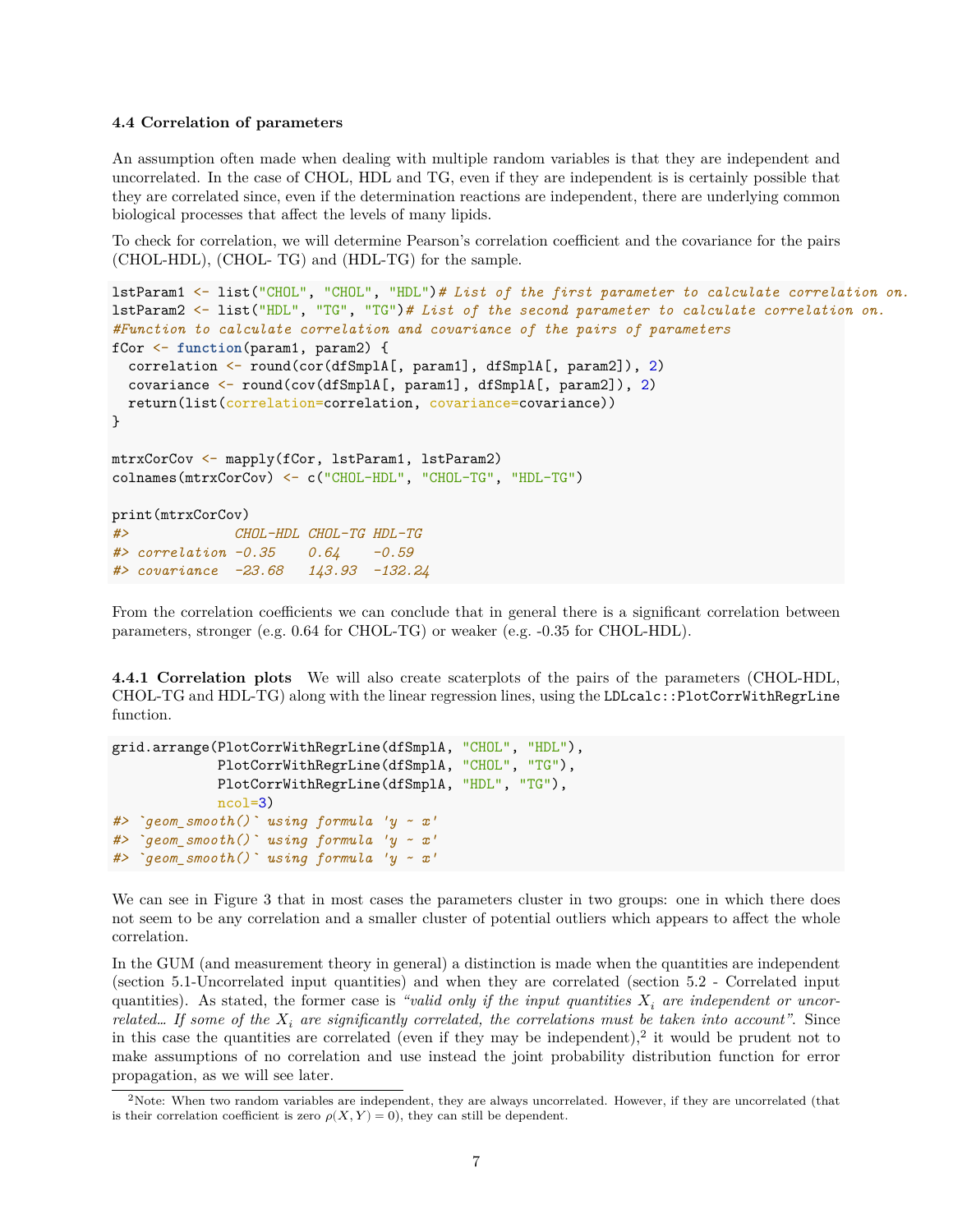

Figure 3: Scatterplot of pairs of the parameters.

## **5. Calculation of variance**

### **5.1 Variance using the empirical distribution.**

The most simple and obvious method to determine the variance of a calculated test would be to use the empirical distribution. In this case we would measure the experimentally measured quantities (CHOL, HDL and TG in this case) and use them to determine the calculated quantities (LDL and AIP). Then we would use these values to calculate the variance. This empirical distribution variance for both LDL and AIP has been calculated below:

```
vecEmpirVar \leftarrow c("LDL Empirical Variance" = round(var(dfSmplA$LDL), 2),"AIP Empirical Variance" = round(var(dfSmplA$AIP), 4))
print(vecEmpirVar)
#> LDL Empirical Variance AIP Empirical Variance
#> 102.8000 0.0084
```
The reason this is not the correct approach is explained in [12]. Briefly, we have one or more random input variables (e.g. CHOL, HDL, TG) each one with its own distribution, and a function  $f()$  of these variables (e.g. a formula for the calculation of LDL or AIP). The output is a random variable with its own distribution (e.g. LDL or AIP). As shown in Figure 4 and [12], when the input distribution is mapped through a non-linear function, the output distribution may be skewed.

#### **5.2 Variance using error propagation**

There are cases when a measurement is the result of a calculation of other experimentally measured variables. In that case, error propagation (or propagation of uncertainty) is the effect of the uncertainty (random error, quantified by the variance) of each variable on the uncertainty of a function based on them. This approach is also known as the Delta method ([13], Section 5.5.4).

To derive the formulas for the variance of LDL and AIP using error propagation, the general formula of the uncertainty for correlated input variables in the GUM section 5.2, equation (13) was used.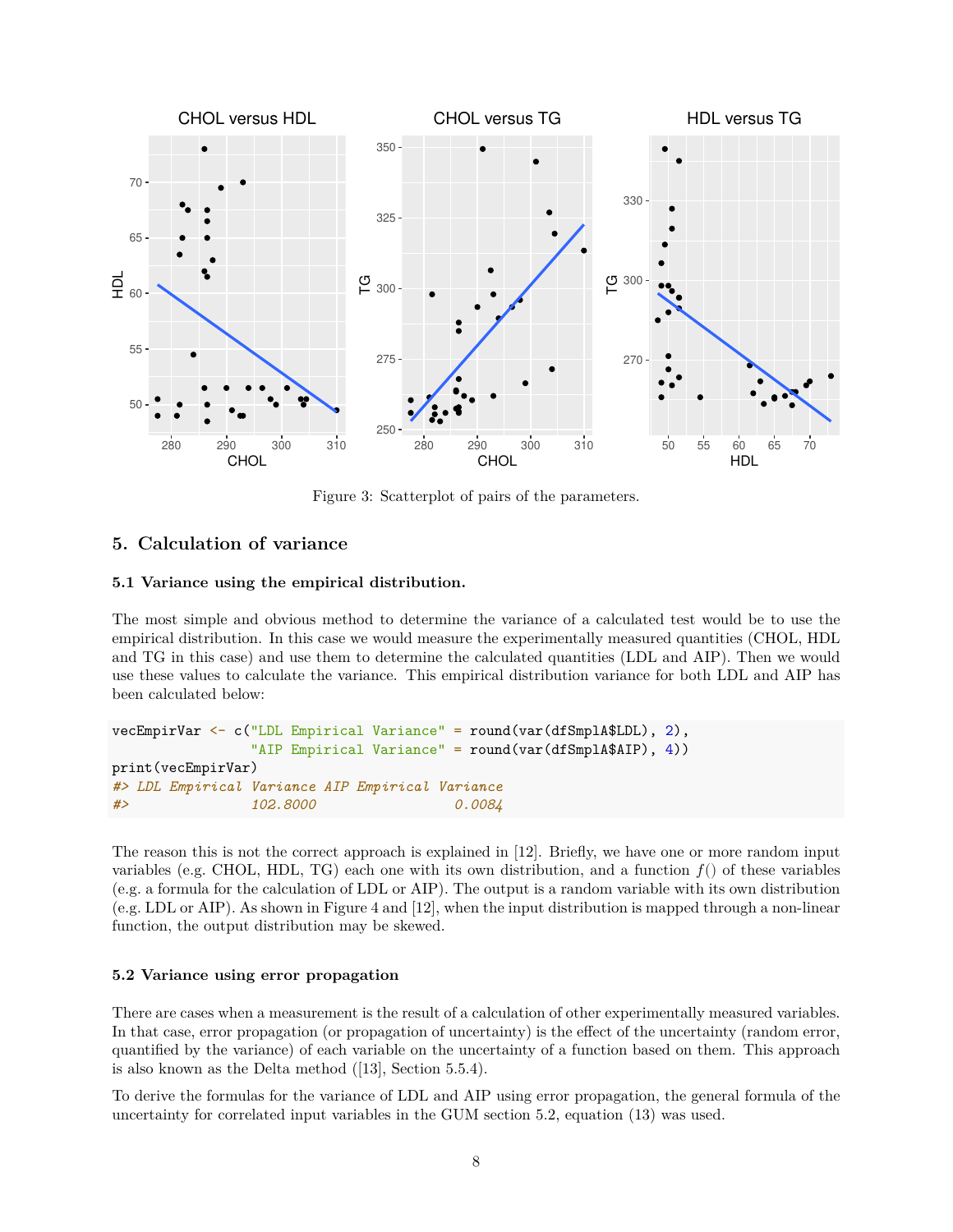

Figure 4: Mapping of the distribution of an independent random variable  $X$  to the (distorted) distribution of the dependent random variable Y, via the function  $f(X)$ .

$$
\sigma_y^2 = \sum_{i=1}^N \left(\frac{\partial f}{\partial x_i}\right)^2 \sigma_{x_i}^2 + 2 \sum_{i=1}^{N-1} \sum_{j=i+1}^N \frac{\partial f}{\partial x_i} \frac{\partial f}{\partial x_j} cov(x_i, x_j)
$$
(6)

where  $x_i$  and  $x_j$  are the expected values of the random variables  $X_i$  and  $X_j$ ,  $\sigma^2$  is the variance of the subscripted variables and containing a special with  $x_i$  and  $x_i$ subscripted variable and  $cov(x_i, x_j)$  is the estimated covariance associated with  $x_i$  and  $x_j$ .

For LDL, if we set  $x_1 \equiv CHOL, x_2 \equiv HDL$  and  $x_3 \equiv TG$ , the partial derivatives are  $\frac{\partial LDL}{\partial CHOL} = 1$ ,  $\frac{\partial LDL}{\partial HDL} = -1$ and  $\frac{\partial LDL}{\partial TG} = -\frac{1}{5}$ . Substituting in equation (6) we get:

$$
\sigma_{LDL}^2 = \sigma_{CHOL}^2 + \sigma_{HDL}^2 + \frac{1}{5^2} \sigma_{TG}^2 - 2cov(CHOL, HDL) - \frac{2}{5} cov(CHOL, TG) + \frac{2}{5} cov(HDL, TG)
$$
 (7)

For AIP, if we set  $x_1 \equiv TG$  and  $x_2 \equiv HDL$ , the partial derivatives are  $\frac{\partial AP}{\partial TG} = \frac{1}{TG}$  and  $\frac{\partial LDL}{\partial HDL} = -\frac{1}{HDL}$  and the equation for the AIP variance is: the equation for the AIP variance is:

$$
\sigma_{AIP}^2 = \frac{-2cov(x_1, x_2)\overline{x_2} \ \overline{x_1} + \sigma_{x_1}^2 \overline{x_2}^2 + \sigma_{x_2}^2 \overline{x_1}^2}{\overline{x_1}^2 \overline{x_2}^2 \log^2(10)}\tag{8}
$$

where  $\overline{x_i}$  is the expected value of the subscripted variable. Note that for AIP, TG and HDL must be expressed in  $m\alpha/dl$ , TG must be multiplied by 0.0113 and HDL by 0.0250 expressed in  $mmol/lt$ . If expressed in  $mg/dl$ , TG must be multiplied by 0.0113 and HDL by 0.0259.

The above equations (7) and (8) that stem from the general form  $(6)$  are derived according to [13] (section 5.5.4) and the GUM. The proof involves an approximation using the first-order Taylor expansion of the mapping function  $f(.)$ . This approximation is sufficient when  $f()$  is linear or approximately linear in the interval  $[\bar{x} - \sigma_x, \bar{x} + \sigma_x]$ , as is the case for LDL. However, in the case of AIP that involves a log ratio (and<br>also in eases of other highly non-linear functions) this approximation will not hold, as shown later also in cases of other highly non-linear functions) this approximation will not hold, as shown later.

The variance was determined using the method of [13], but taking into account the second-order Taylor series term, too. The derived formula for the variance of AIP (given  $x_1 \equiv TG, x_2 \equiv HDL$ ) is: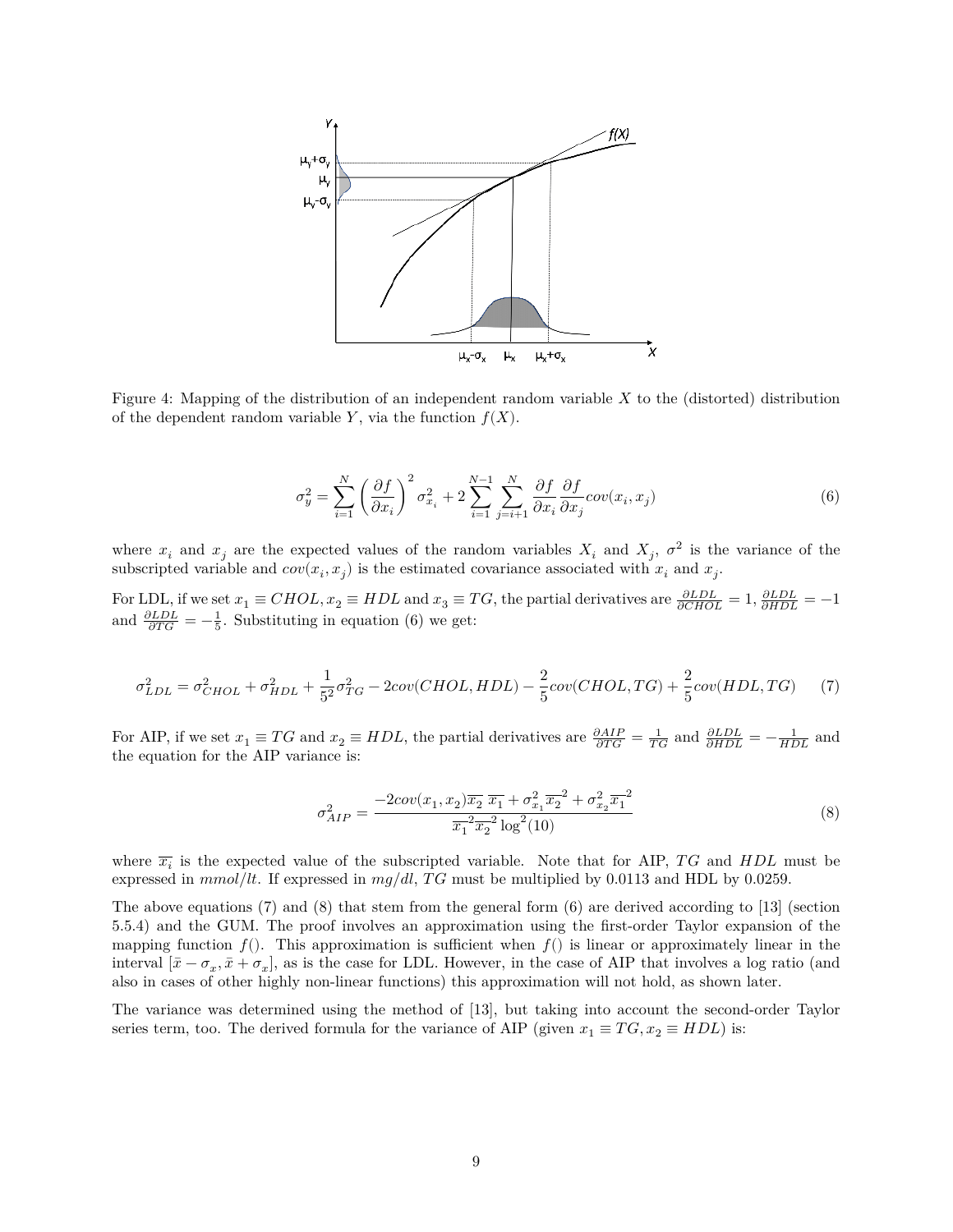$$
\sigma_{AIP}^2 = \frac{\overline{x_2}^4 \mu_4^{x_1} - 4\overline{x_1}^3 \overline{x_1}^3 \cos(x_1, x_2) \sigma_{x_1} \sigma_{x_2} + 2\overline{x_1}^4 \overline{x_2}^4 \log^2(10)} + 2\overline{x_1}^2 \overline{x_2}^2 \sigma_{x_1}^2 \left( \overline{x_2} - \cos(x_1, x_2) \sigma_{x_2} \right) \left( \overline{x_2} + \cos(x_1, x_2) \sigma_{x_2} \right)} + 2\overline{x_1}^4 \overline{x_2}^4 \log^2(10) + \frac{\overline{x_1}^4 \left( 2\overline{x_2}^2 \sigma_{x_2}^2 + \mu_4^{x_2} \right)}{2\overline{x_1}^4 \overline{x_2}^4 \log^2(10)} \tag{9}
$$

where  $\mu_4^{x_i}$  is the fourth central moment of the subscripted variable and  $cor(x_1, x_2)$  is the correlation coefficient<br>between  $x_i$  and  $x_j$  (where  $x_j = T G$  and  $x_j = H D I$ ) between  $x_1$  and  $x_2$  (where  $x_1 \equiv TG$  and  $x_2 \equiv HDL$ ).

After the theory, we will calculate the error propagation variance for LDL. We will also calculate the error propagation variance for AIP using both the first- and second-order Taylor approximation, as described above.

The LDL error propagation variance is calculated using the function LDLcalc::LDLErrPrp.

```
LDLErrPrpVar <- LDLErrPrp(CHOL = dfSmplA$CHOL,
                                    HDL = dfSmplA$HDL,
                                    TG = dfSmp1A$TG)print(round(LDLErrPrpVar), 2)
#> [1] 101
```
The AIP first- and second-order error propagation variance is:

```
AIPErrPrpVar1Ord <-
 AIPErrPrp(TG = dfSmp1A$TG,HDL = dfSmplA$HDL,
                    SI = F)
AIPErrPrpVar2Ord <-
 AIPErrPrp2Ord(TG = dfSmplA$TG,
                    HDL = dfSmplA$HDL,
                    SI = F)
AIPErrProp <- c("AIP First Order Error Propagation" = AIPErrPrpVar1Ord,
              "AIP Second Order Error Propagation" = AIPErrPrpVar2Ord)
print(AIPErrProp)
#> AIP First Order Error Propagation AIP Second Order Error Propagation
#> 0.00893 0.00885
```
If we put together the empirical and error propagation variance for LDL in Table 1:

we can see that these two variances (empirical and error propagation) are approximately equal. This is not surprising, as they are essentially derived using the same formula and underlying principles. However, the error propagation framework makes the assumptions that errors are linear and that the distribution of the output quantity can be approximated by a normal or t- distribution. We saw above that this is not always the case. To test the effect of these assumptions (when assumed erroneously) we will use bootstrapping.

#### **5.3. Variance using bootstrapping.**

Bootstrapping is a method that uses random sampling with replacement. Bootstrapping for variance determination works as follows: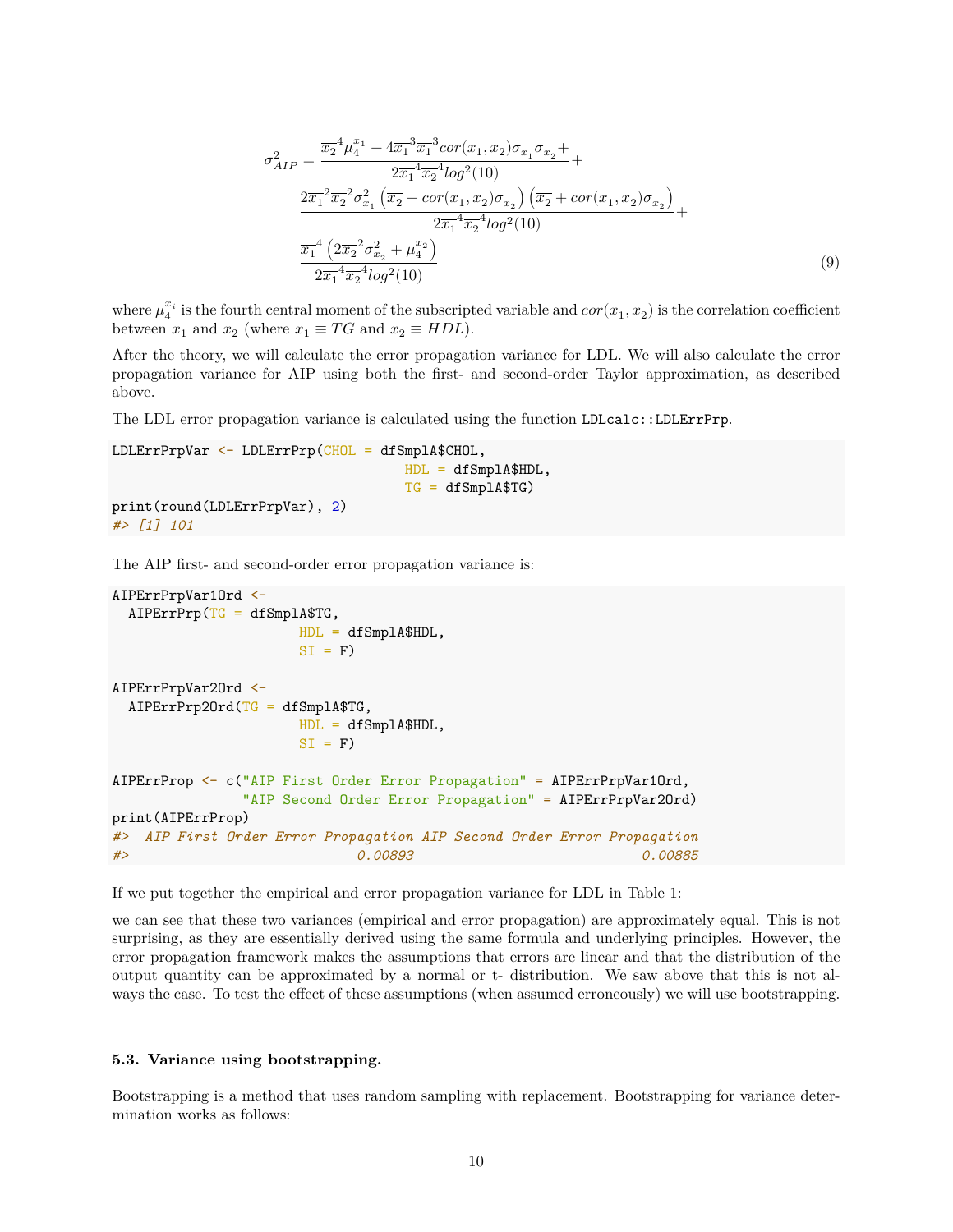| Variance type                  | Variance Value |
|--------------------------------|----------------|
| LDL                            |                |
| <b>Empirical Variance</b>      | 102.8021       |
| Error Propagation Variance     | 101.0134       |
| AIP                            |                |
| <b>Empirical Variance</b>      | 0.00838        |
| First-Order Error Propagation  | 0.00893        |
| Second-Order Error Propagation | 0.00885        |

Table 1: Empirical and Error Propagation Variance for LDL and AIP

- 1. Take a data set of  $n$  measurements (those measurements have an empirical -that is experimentaldistribution).
- 2. Use random sampling with replacement from these  $n$  measurements to create a new data set consisting of at most  $n$  measurements.
- 3. During the sampling process, if a measurement is selected, put it back so that it can be selected again (this is random sampling with replacement).
- 4. Determine the variance of the data set that was created by sampling and store the value.
- 5. Repeat the above process many times (e.g. >1000) and store the resulting variance of each iteration.
- 6. The set of variances calculated follow some distribution. Report either the whole distribution or some measure of it (e.g. mean, median, range etc).

For LDL and AIP variance determination using bootstrapping, samples are created from CHOL, HDL and TG. It should be noted that they are created on a per row basis for all instances of CHOL, HDL and TG. This means that if e.g. row 30 is sampled, CHOL, HDL and TG of row 30 are used. Since all three parameters are measured at the same time for each row, it would be wrong to sample them separately.

The bootstrap variance of LDL can be calculated with the function LDLcalc::LDLbootVrnc and that of AIP with LDLcalc::AIPbootVrnc. (*Note: These functions use a data table, from the data.table package, because it is much faster than a standard data frame when there is a large number of iterations. (Due to time constrains noofreps=10 instead of the suggested 10000)*)

```
LDLbootVar <- LDLbootVrnc(CHOL = dfSmplA$CHOL, HDL = dfSmplA$HDL,
                       TG = dfSmp1A$TG, no0fReps = 10, pb=FAIPbootVar \leq AIPbootVrnc(TG = dfSmplA$TG, HDL = dfSmplA$HDL,
                           SI = F, noOfReps = 10, pb=F)
```
#### **Table summarizing all variances**

The bootstrap variance is not a single value but a distribution of values of variances. In the previous table with the empirical and error propagation variances, we will also insert the bootstrap variances of LDL and AIP. Specifically, we will use the median of the variance distribution as the estimator. In Table 2, all variances are shown.

#### **Plot LDL variance density**

Next, in Figure 5, we will plot the density of the bootstrap variance distribution for LDL, along with the median and 2.5 and 97.5 percentiles. In the same density graph we will also plot the empirical and error propagation variances. We will use the function LDLcalc::LDL\_DensityPlotOfbootst.

LDL\_DensityPlotOfbootst(LDLbootVar\$dataTable,

```
empirVrnc = vecEmpirVar[[1]],
errPropVrnc = LDLErrPrpVar)
```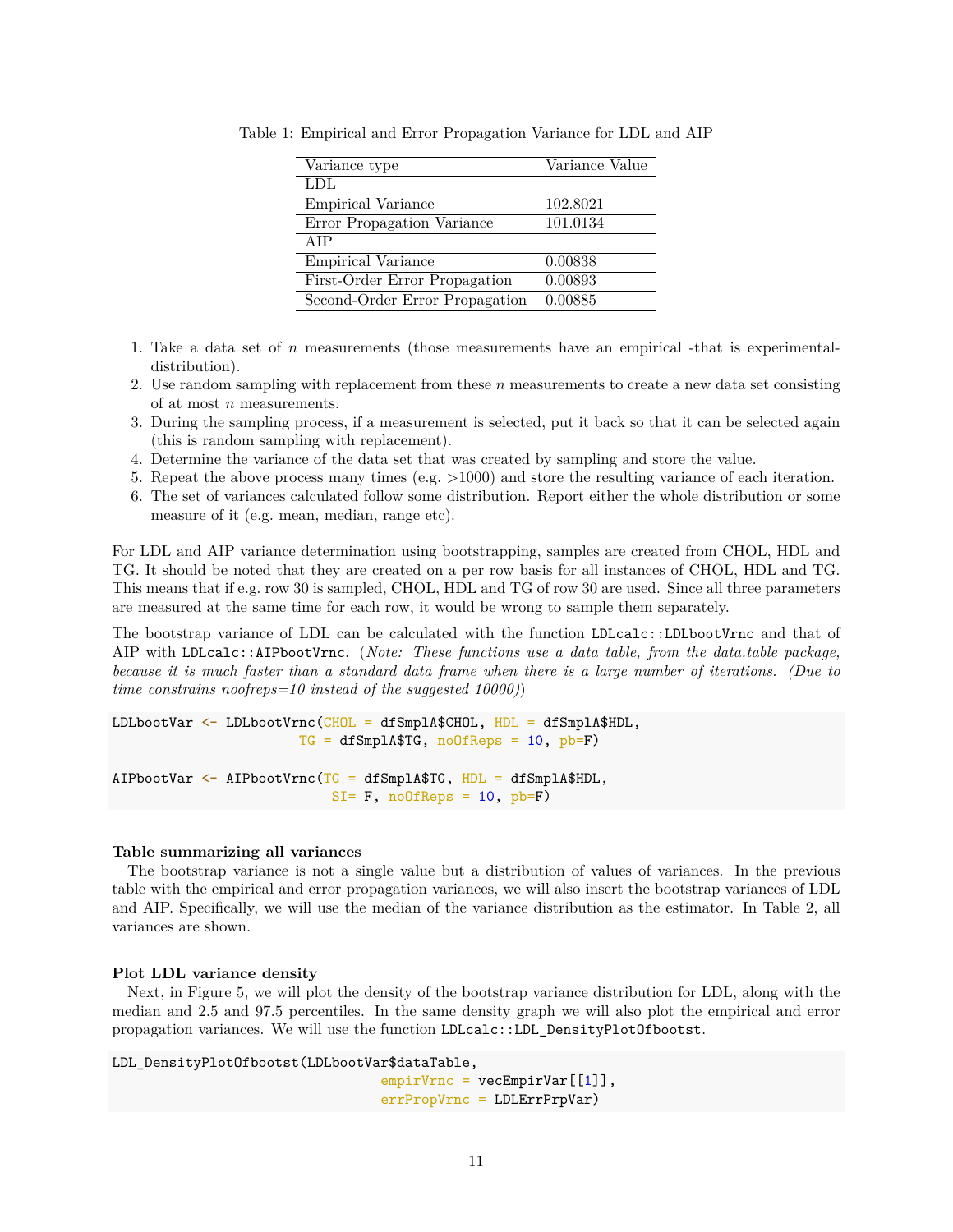| Variance type                  | Variance Value |
|--------------------------------|----------------|
| LDL                            |                |
| <b>Empirical Variance</b>      | 102.8021       |
| Error Propagation Variance     | 101.0134       |
| Bootstrap Variance             | 0.00           |
| AIP                            |                |
| <b>Empirical Variance</b>      | 0.00838        |
| First-Order Error Propagation  | 0.00893        |
| Second-Order Error Propagation | 0.00885        |
| Bootstrap Variance             | 0.00000        |

Table 2: Empirical, Error Propagation and Bootstrap Variance for LDL and AIP



Figure 5: Distribution density of the bootstrap LDL variance. The median is shown as a continuous vertica line and the 2.5 and 97.5 percentiles as dashed vertical lines. The empirical variance is depicted as a dotted vertical segment from the bottom to the middle of the graph. The error propagation variance is depicted as a dash-dot vertical segment from the top to the middle.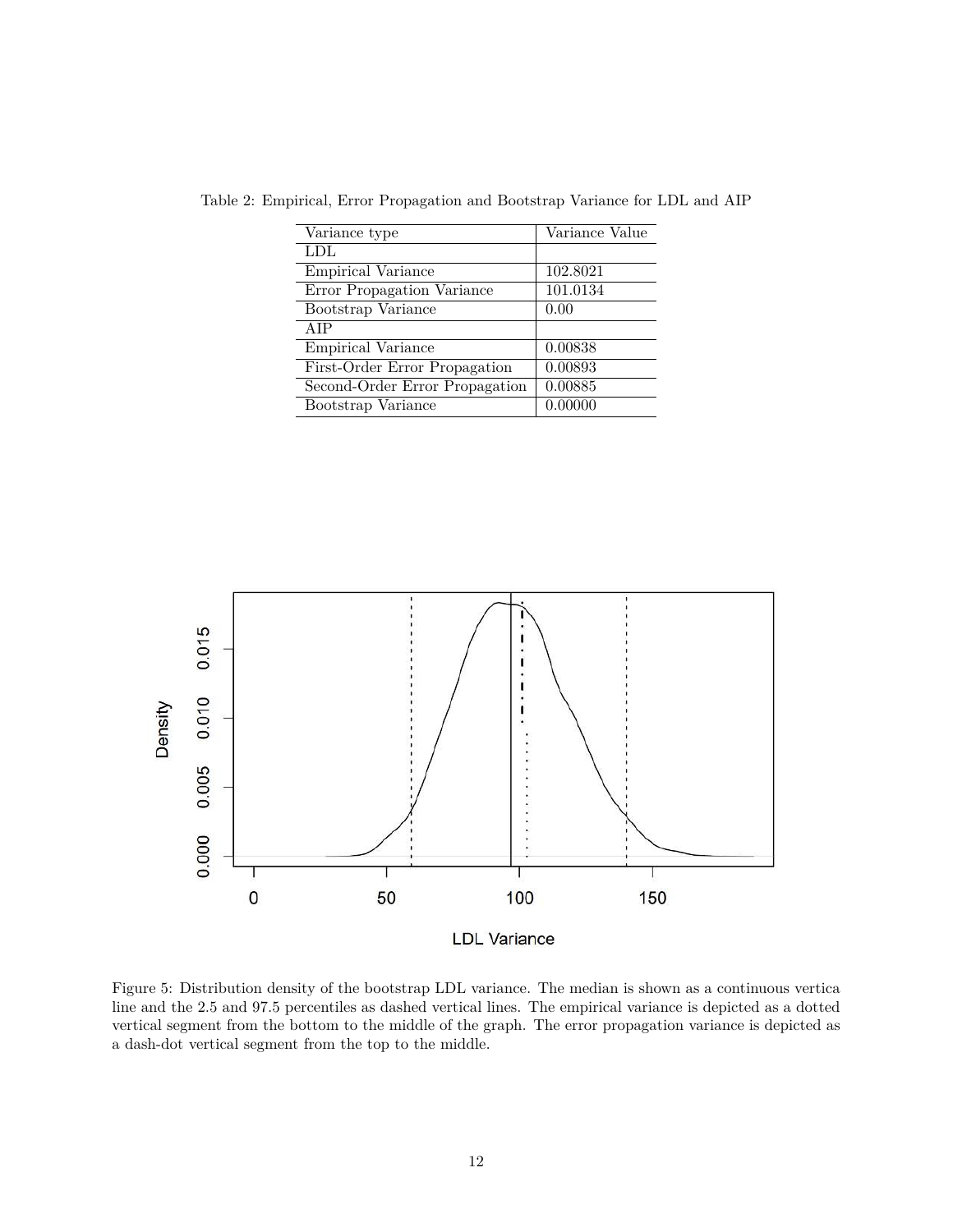#### **Plot AIP variance density**

We will also plot in Figure 6 the density of the bootstrap variance distribution, along with the median and 2.5 and 97.5 percentiles for AIP, along with tthe empirical and error propagation variances.

#### AIP\_DensityPlotOfbootst(AIPbootVar\$dataTable,

```
empirVrac = vecEmpirVar[[2]],errPropVrnc = AIPErrPrpVar1Ord,
errPropVrnc2Ord = AIPErrPrpVar2Ord)
```


**AIP Variance** 

Figure 6: Distribution density of the bootstrap AIP variance. The median is shown as a continuous vertical line and the 2.5 and 97.5 percentiles as dashed vertical lines. The empirical variance is depicted as a dotted vertical segment from the bottom to the middle of the graph. The error propagation variance is depicted as a dash-dot vertical segment from the top to the middle and the second order error propagation variance as a dashed segment in the middle.

It is evident from both Table 2 and Figures 5 and 6 that the bootstrap median variance is lower than the empirical and error propagation variances.

# **6 Variance using bootstrapping with changing variances of CHOL, HDL or TG**

To see if this difference between variances occurs not only for that specific sample and to determine its behavior in general, we determined the variance of LDL using both the error propagation formula and bootstrapping using a series of distributions with increasing variance of CHOL, HDL and TG (one at a time) while keeping the mean constant.

A series of distributions of increasing variance and constant mean were created. The mean was kept equal to the mean of each sample. For each distribution with increasing variance of CHOL, HDL and TG (separately), the LDL and AIP variances were calculated using the empirical, error propagation and bootstrap approaches.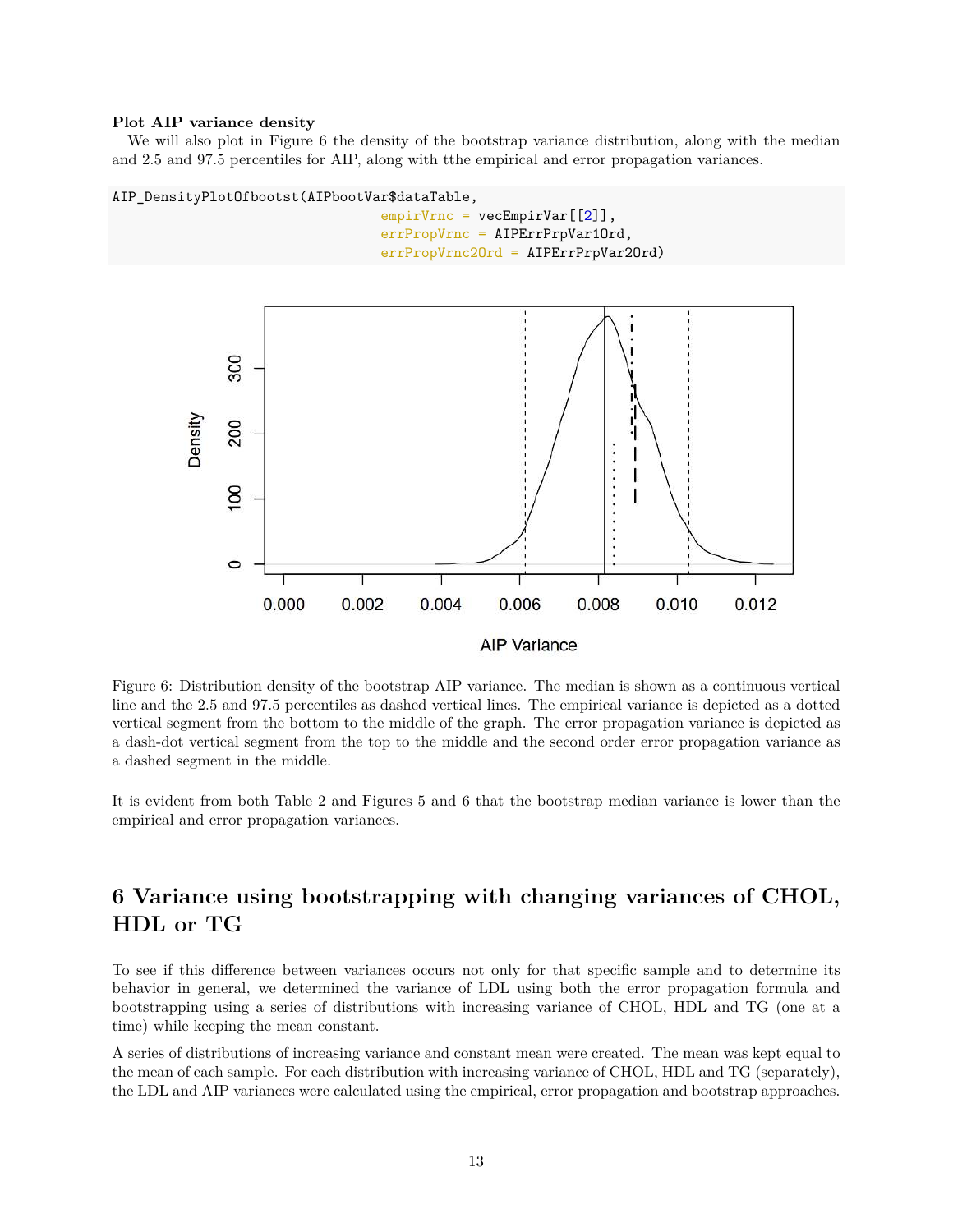## **6.1 LDL Variance when variances of CHOL, HDL and TG change.**

#### **6.1.1 LDL variance with changing CHOL variance**

First we will create a data frame whose columns will be distributions of CHOL with increasing CV. We will use the function LDLcalc::CV\_Range. The CV of the initial CHOL distribution is 2.83.

```
CV(dfSmplA$CHOL)
#> [1] 2.83
```
We will create a data frame whose columns will be distributions of CHOL, with increasing CV from 0 to 20%. The function uses a stochastic algorithm to change the CV values from the lower to the upper value desired. If these bounds have not been achieved after maxRandIter iterations (default=10000), the function will exit, in order to avoid a possible infinite loop. The function to be used is LDLcalc:: $CV$  Range. This function can also plot the mean and the CV of the resulting data frame columns.

```
dfSmplACHOLChngCV <- CV_Range(dfSmplA$CHOL,
                                        lower_CV_Bound = 0,
                                        upper_CV_Bound = 20,
                                        maxRandIter = 1000,
                                        plot=T)
```
We can see in Figure 7 that the mean stays constant from the first to the last columns, whereas the CV increases from 0 to 20.

After creating the data frame with increasing CHOL variances (dfSmplACHOLChngCV), we will use it to calculate the error propagation and the bootstrap variance of all these distributions. Essentialy, it will use bootstrap to calculate the variance of each column of the data frame. *Note: This may take a long time, depending on the computer speed.*

```
LDL_Vrnc_Chng_CHOL <- LDL_CHOLVrnc(dfSmplACHOLChngCV,
                                             dfSmplA$HDL,
                                             dfSmplA$TG,
                                             bootStrpReps = 500)
```
Next we will create a plot with the changing variance of CHOL in the abscissa and the variance of LDL (error propagation and bootstrap in the ordinate).

```
# First we will convert the list output of LDLcalc::LDL_CHOLVrnc to a
# data frame
LDL_Vrnc_Chng_CHOL <- do.call(cbind.data.frame, LDL_Vrnc_Chng_CHOL)
# Create a data frame with the changing CHOL varince and the error propagation
# and bootstrap variances as columns, in order to use it for ggplot and
# remove the original data frame.
dfCHOLChngVrnc <- cbind.data.frame(CHOLVrnc= apply(dfSmplACHOLChngCV, 2, var),
                 LDLErrPrp = LDL_Vrnc_Chng_CHOL$ErrPropVrnc,
                 LDLBootstrp = LDL_Vrnc_Chng_CHOL$BootVrnc)
rm(LDL_Vrnc_Chng_CHOL)
dfCHOLChngVrnc <- pivot_longer(dfCHOLChngVrnc, cols=2:3,
                             names to = "Variance Type",
                             values_to = "Variance")
```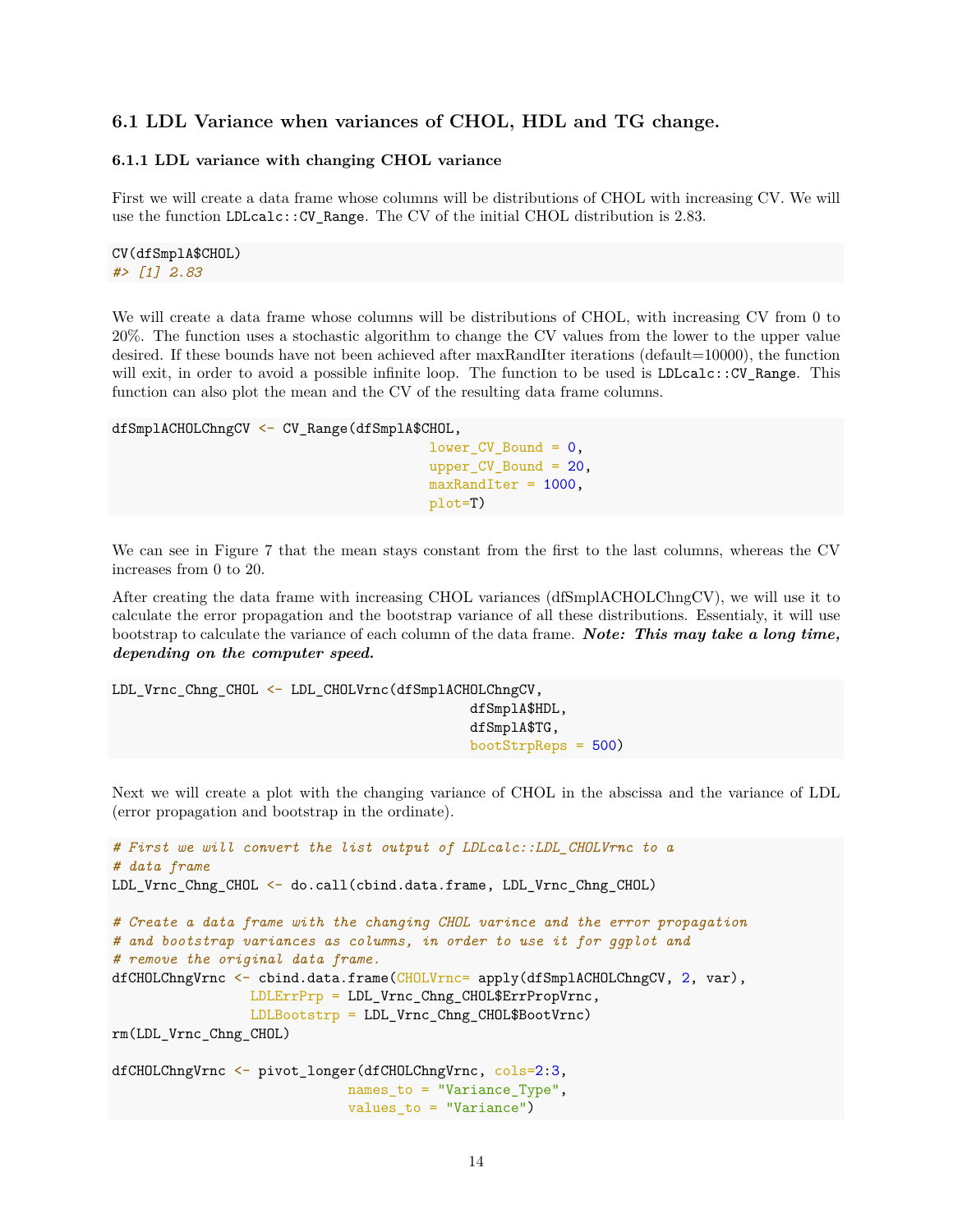

## **Results of CVIncrDecr**

Figure 7: Means and variances for the CHOL distributions, in order to check that the mean stays constant and the variance increases.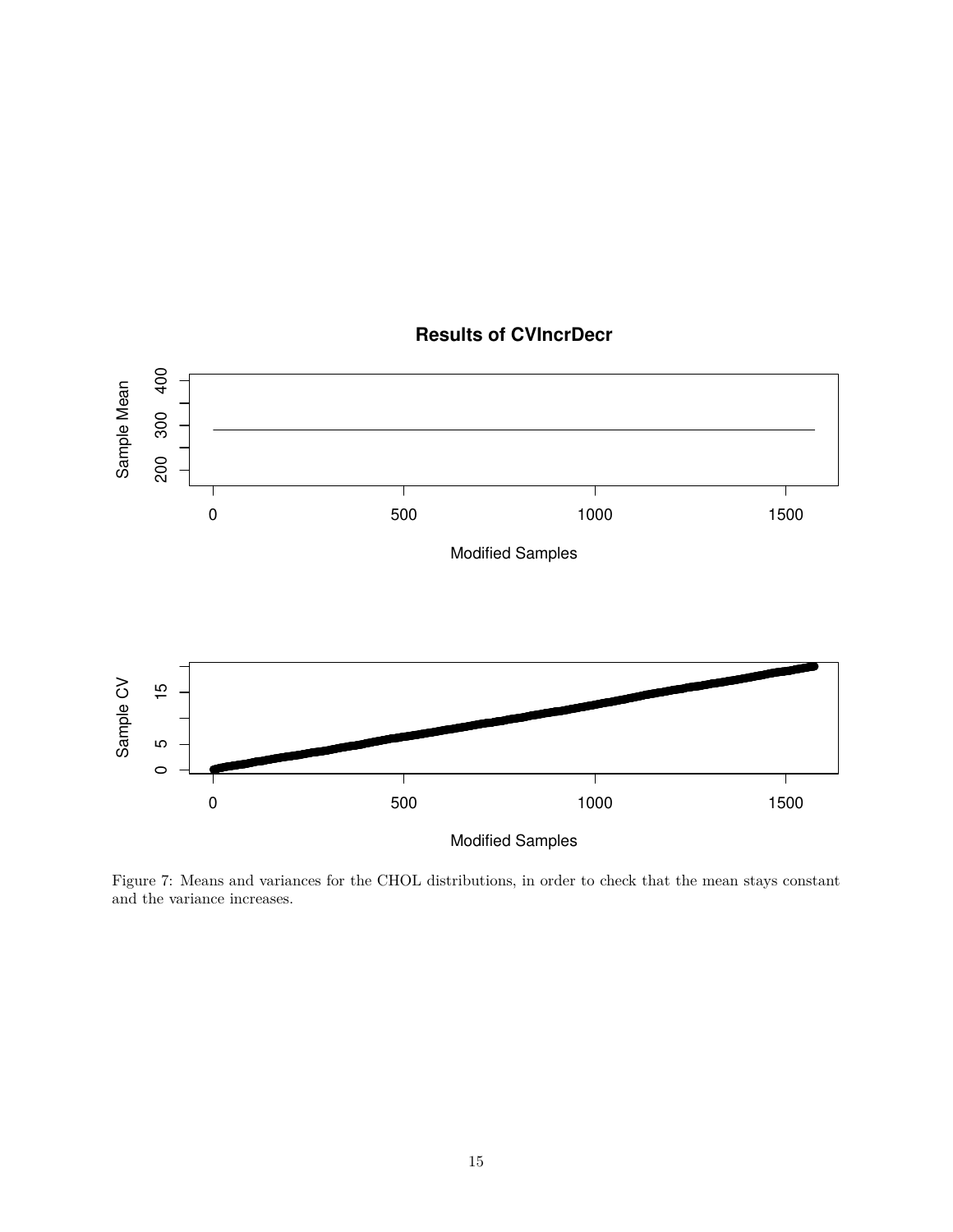```
ggplot(data=dfCHOLChngVrnc,
       aes(x=CHOLVrnc, y=Variance, linetype=Variance_Type)) +
  geom_line() +
  xlab("Cholesterol Variance") + ylab("LDL Variance") +
  scale_linetype_discrete(name="Variance Type",
                          labels = c("Bootstrap Variance",
                                     "Error Propagation Variance"))
```


Figure 8: Variance of LDL (error propagation and boostrap for 500 iterations), when the CHOL variance changes.

We can see in Figure 8 that the line of the bootstrap variance is not very smooth. This is because of the relatvely few bootstrap iterations we used (500). If we use more (e.g. 2000) the resulting line will be smoother, as below:

```
LDL_Vrnc_Chng_CHOL <- LDL_CHOLVrnc(dfSmplACHOLChngCV,
                                             dfSmplA$HDL,
                                             dfSmplA$TG,
                                             bootStrpReps = 2000)
```

```
LDL_Vrnc_Chng_CHOL <- do.call(cbind.data.frame, LDL_Vrnc_Chng_CHOL)
dfCHOLChngVrnc <- cbind.data.frame(CHOLVrnc= apply(dfSmplACHOLChngCV, 2, var),
                 LDLErrPrp = LDL_Vrnc_Chng_CHOL$ErrPropVrnc,
                 LDLBootstrp = LDL_Vrnc_Chng_CHOL$BootVrnc)
rm(LDL_Vrnc_Chng_CHOL)
dfCHOLChngVrnc <- pivot_longer(dfCHOLChngVrnc, cols=2:3,
                             names_to = "Variance_Type",
                             values to = "Variance")
pltLDL_CHOLVrnc <-
  ggplot(data=dfCHOLChngVrnc,
         aes(x=CHOLVrnc, y=Variance, linetype=Variance_Type)) +
    geom_line() +
    xlab("Cholesterol Variance") + ylab("LDL Variance") +
    scale_linetype_discrete(name="Variance Type",
                            labels = c("Bootstrap Variance",
```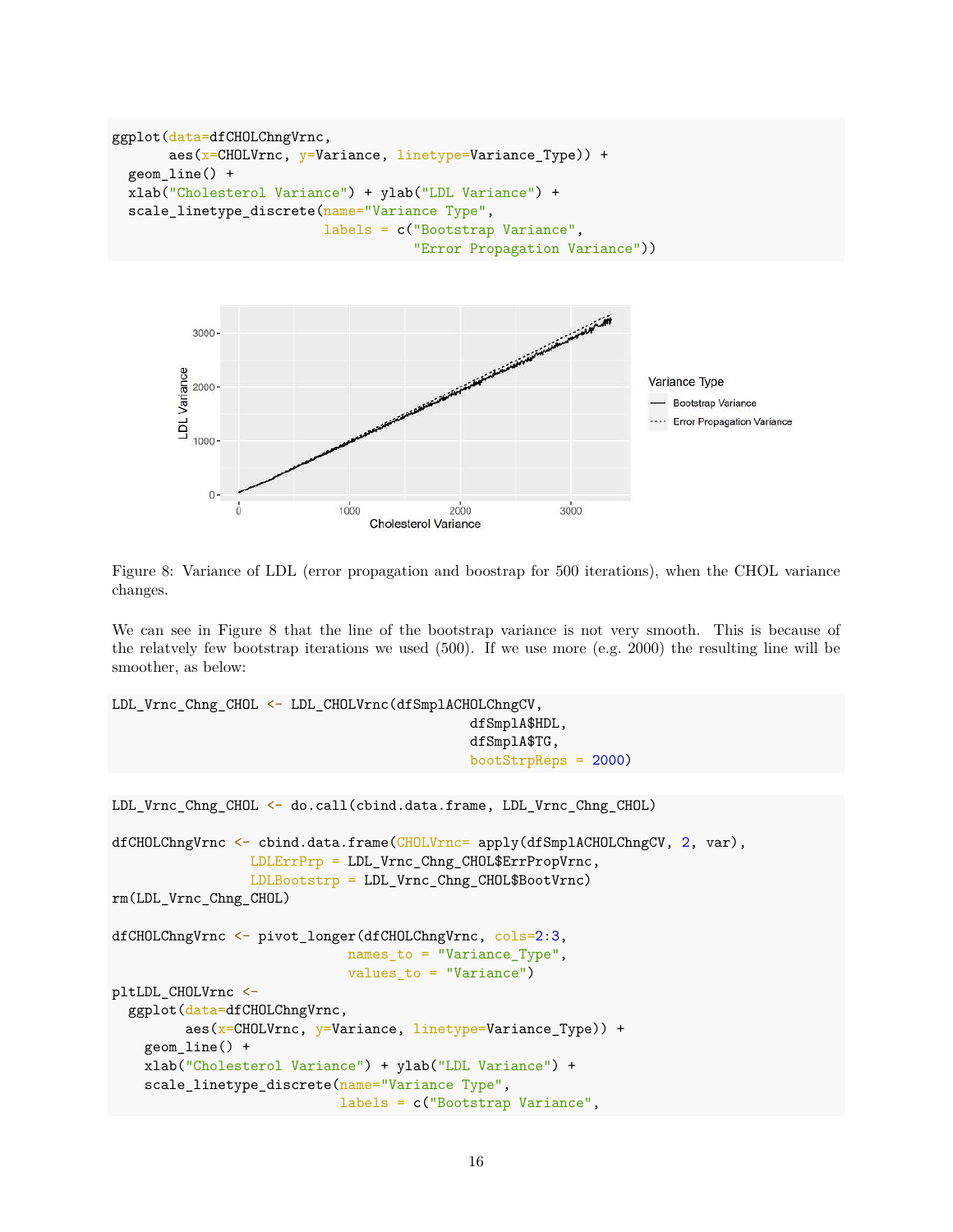## pltLDL\_CHOLVrnc المتشركين المستندر  $3000 -$ LDL Variance Variance Type  $2000 -$ - Bootstrap Variance ---- Error Propagation Variance 1000  $\overline{0}$ 3000 1000 2000 Cholesterol Variance

"Error Propagation Variance"))

Figure 9: Variance of LDL (error propagation and boostrap for 2000 iterations), when the CHOL variance changes

We can see in Figure 9, that with 2000 bootstrap iterations the line becomes smoother.

## **6.1.2 LDL variance with changing HDL variance**

Like in the case of CHOL, we will create a data frame whose columns will be distributions of HDL with increasing CV with the function LDLcalc::CV\_Range. The CV of the initial HDL distribution is 14.52.

CV(dfSmplA\$HDL) *#> [1] 14.52*

We will again create a data frame whose columns will be distributions of HDL, with increasing CV from 0 to 20%.

```
dfSmplAHDLChngCV <- CV_Range(dfSmplA$HDL,
                                        lower CV Bound = 0,
                                        upper_CV_Bound = 20,
                                        maxRandIter = 10000,
                                        plot=T)
```
We can see in Figure 10 that the mean stays constant and the CV increases from 0 to 20.

After creating the data frame with increasing HDL variances (dfSmplAHDLChngCV), we will use it to calculate the error propagation and the bootstrap variance of these distributions. This time we will use 2000 bootstrap iterations, since this gives us a smoother line, even though it will take longer *Note: This may take a long time, depending on the computer speed.*

```
LDL_Vrnc_Chng_HDL <- LDL_HDLVrnc(dfSmplAHDLChngCV,
                                             dfSmplA$CHOL,
                                             dfSmplA$TG,
                                             bootStrpReps = 2000)
```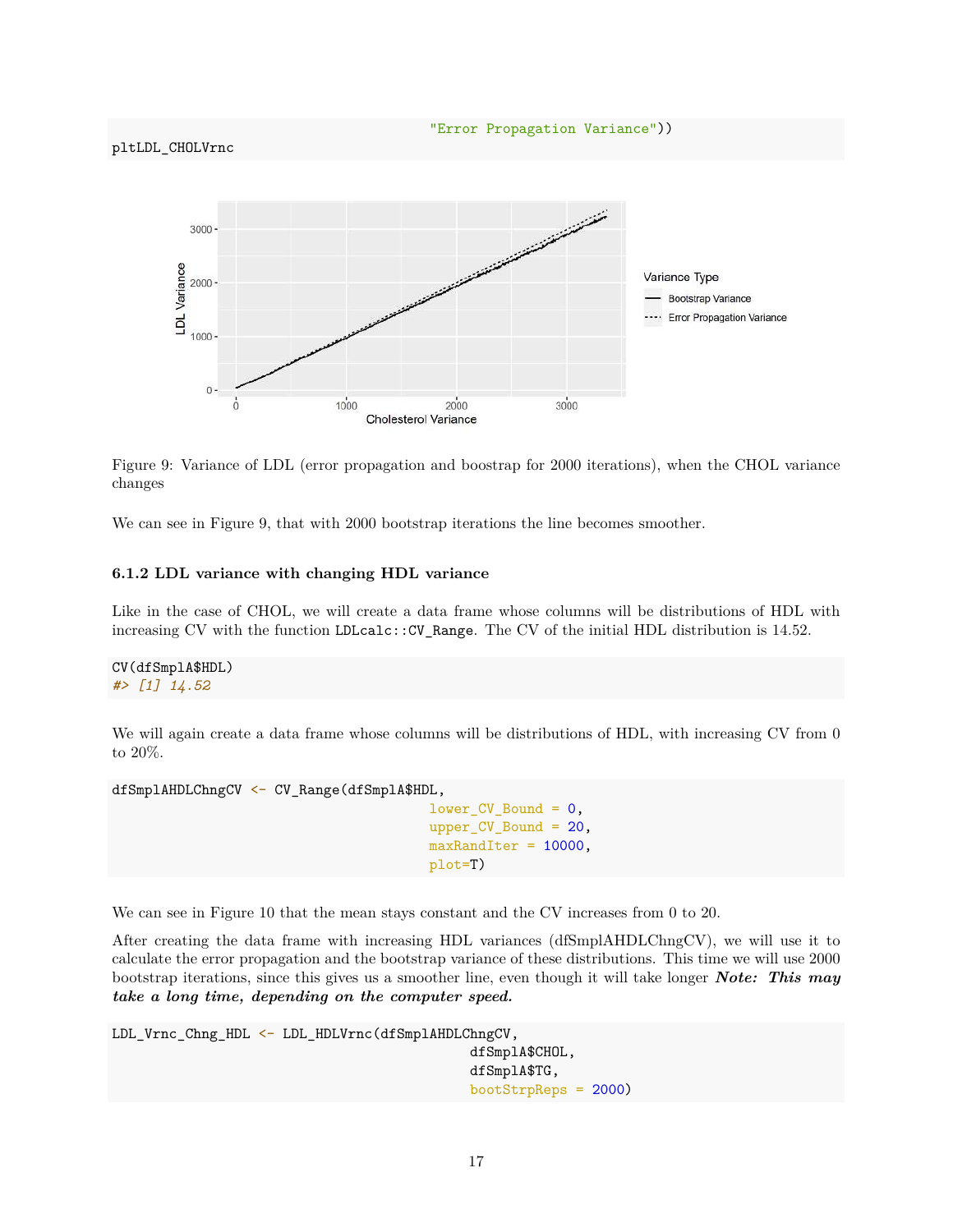

# **Results of CVIncrDecr**

Figure 10: Means and variances for the HDL distributions, in order to check that the mean stays constant and the variance increases.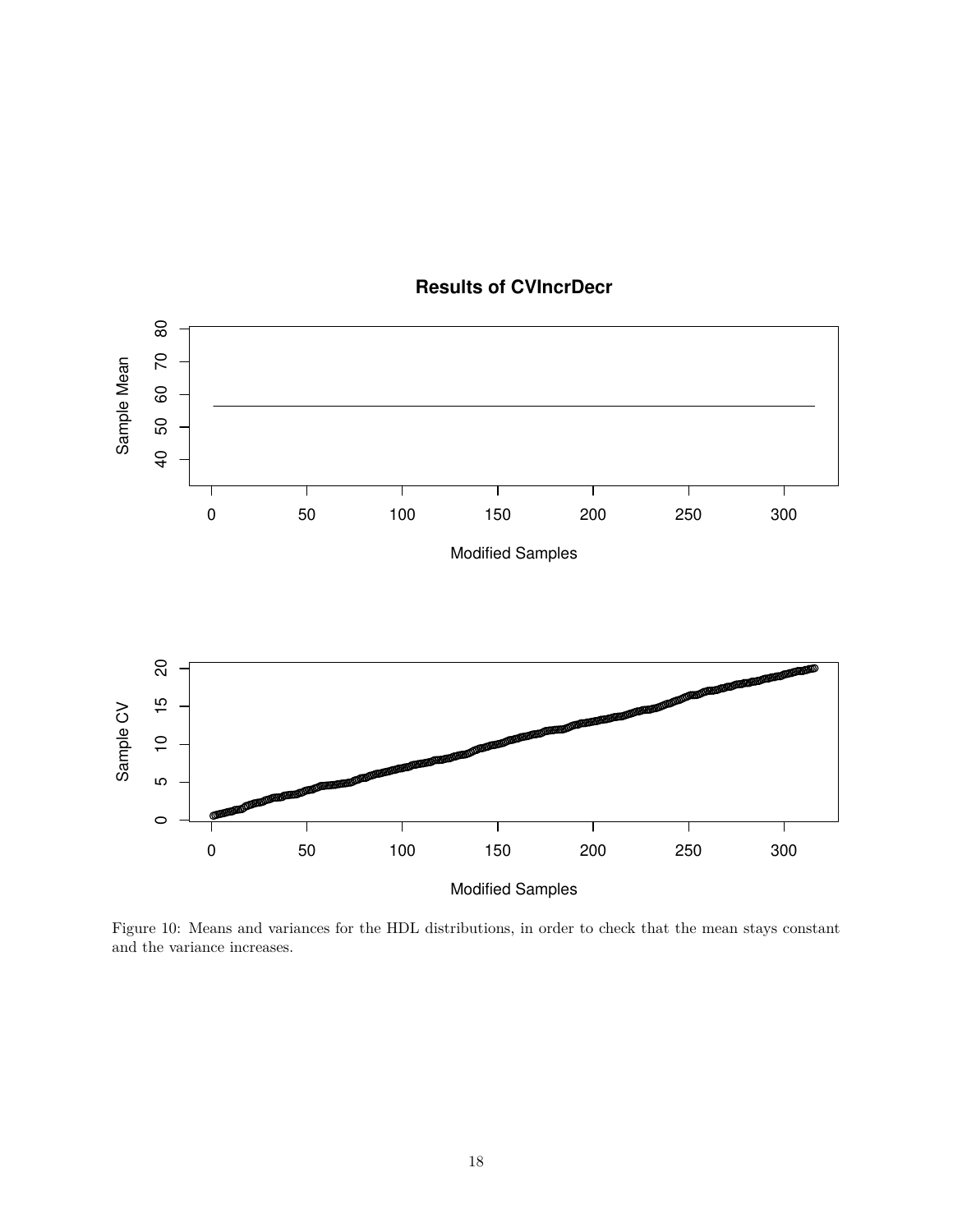Next, as before we will create a plot with the changing variance of HDL in the abscissa and the variance of LDL (error propagation and bootstrap in the ordinate).

We can see in Figure 11 the effect of the increasing HDL variance.

```
LDL_Vrnc_Chng_HDL <- do.call(cbind.data.frame, LDL_Vrnc_Chng_HDL)
# Create a data frame with the changing HDL variance and the error propagation
# and bootstrap variances as columns, in order to use it for ggplot and
# remove the original data frame.
dfHDLChngVrnc <- cbind.data.frame(HDLVrnc= apply(dfSmplAHDLChngCV, 2, var),
                 LDLErrPrp = LDL_Vrnc_Chng_HDL$ErrPropVrnc,
                 LDLBootstrp = LDL_Vrnc_Chng_HDL$BootVrnc)
rm(LDL_Vrnc_Chng_HDL)
dfHDLChngVrnc <- pivot_longer(dfHDLChngVrnc, cols=2:3,
                             names_to = "Variance_Type",
                             values_to = "Variance")
pltLDL_HDLVrnc <-
  ggplot(data=dfHDLChngVrnc,
         aes(x=HDLVrnc, y=Variance, linetype=Variance_Type)) +
   geom_line() +
   xlab("HDL Variance") + ylab("LDL Variance") +
    scale_linetype_discrete(name="Variance Type",
                            labels = c("Bootstrap Variance",
                                       "Error Propagation Variance"))
pltLDL_HDLVrnc
```


Figure 11: Variance of LDL (error propagation and boostrap for 2000 iterations), when the HDL variance changes.

#### **6.1.3 LDL variance with changing TG variance**

Like in the case of CHOL and HDL, we will create a data frame whose columns will be distributions of TG with increasing CV with the function LDLcalc::CV\_Range. The CV of the initial TG distribution is 9.76.

CV(dfSmplA\$TG) *#> [1] 9.76*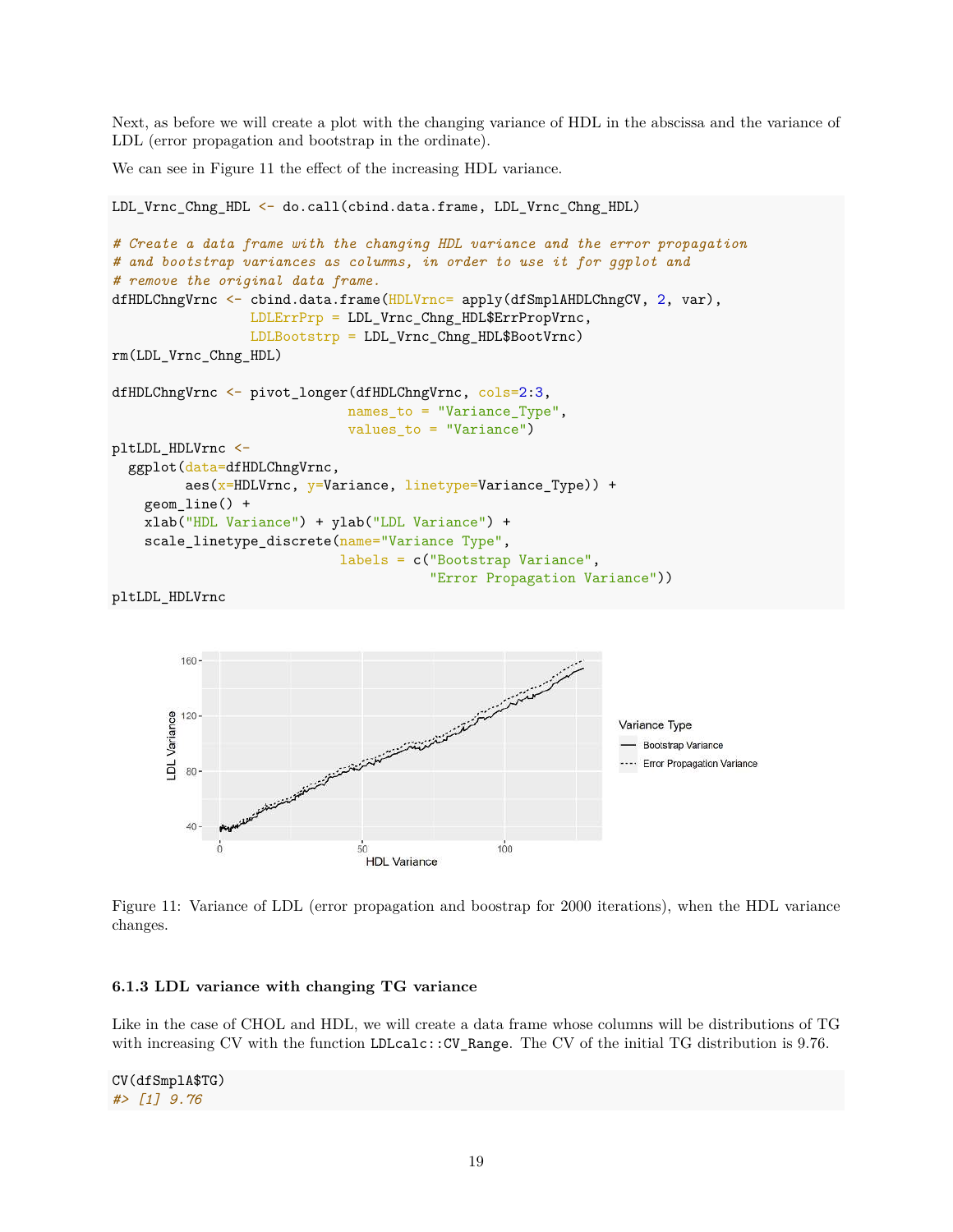We will again create a data frame whose columns will be distributions of TG, with increasing CV from 0 to 20%.

```
dfSmplATGChngCV <- CV_Range(dfSmplA$TG,
                                        lower_CV_Bound = 0,
                                        upper_CV_Bound = 20,
                                        maxRandIter = 10000,
                                        plot=T)
```


## **Results of CVIncrDecr**

Figure 12: Means and variances for the TG distributions, in order to check that the mean stays constant and the variance increases.

We can see again in Figure 12 that the mean stays constant, whereas the CV increases from 0 to 20.

After creating the data frame with increasing TG variances (dfSmplATGChngCV), we will use it to calculate the error propagation and the bootstrap variance of these distributions, with 2000 bootstrap iterations

LDL\_Vrnc\_Chng\_TG <- LDL\_TGVrnc(dfSmplATGChngCV, dfSmplA\$CHOL, dfSmplA\$HDL, bootStrpReps = 2000)

Next, in Figure 13, we will again create a plot with the changing variance of TG in the abscissa and the variance of LDL (error propagation and bootstrap in the ordinate).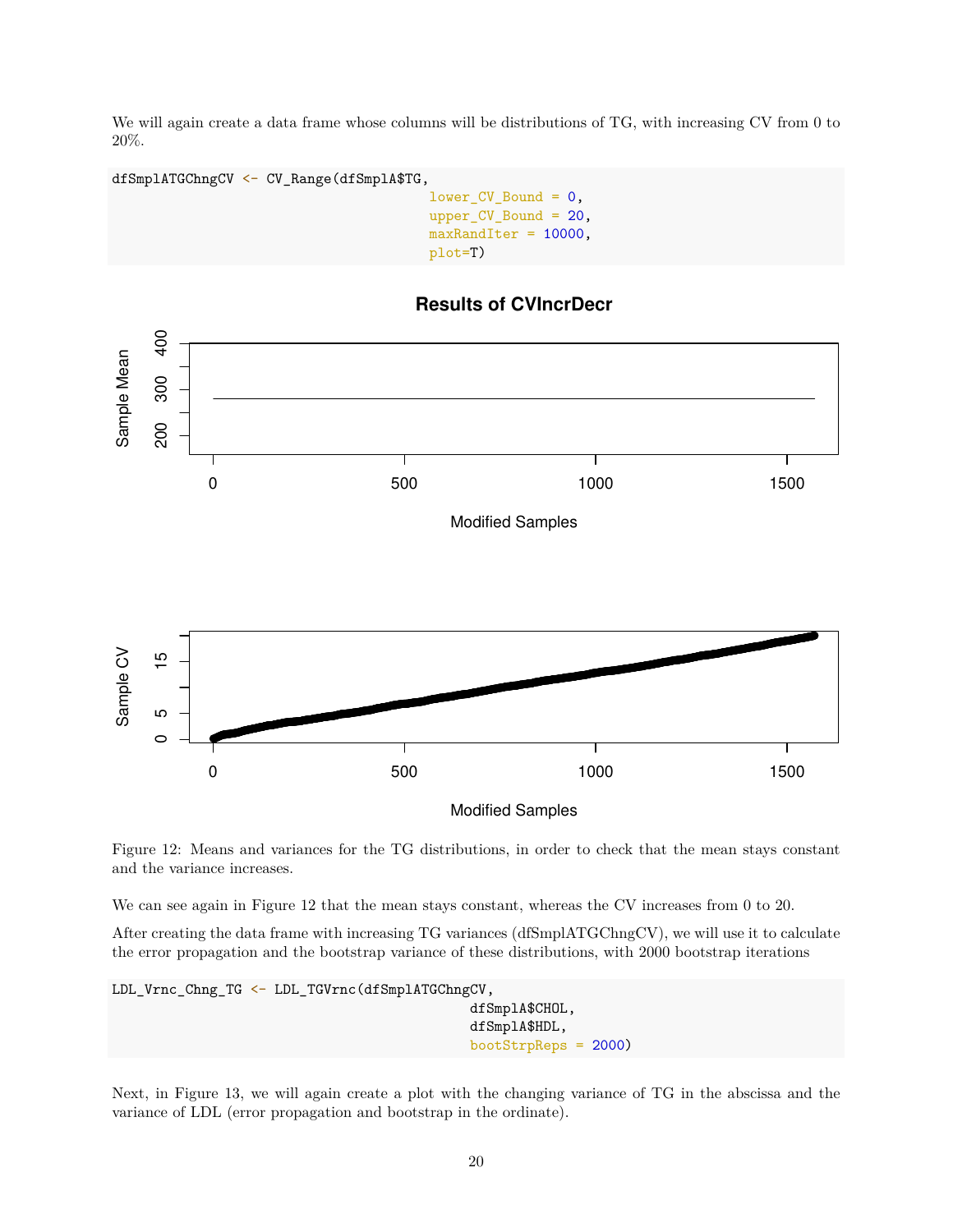```
LDL_Vrnc_Chng_TG <- do.call(cbind.data.frame, LDL_Vrnc_Chng_TG)
# Create a data frame with the changing TG varince and the error propagation
# and bootstrap variances as columns, in order to use it for ggplot and
# remove the original data frame.
dfTGChngVrnc <- cbind.data.frame(TGVrnc= apply(dfSmplATGChngCV, 2, var),
                 LDLErrPrp = LDL_Vrnc_Chng_TG$ErrPropVrnc,
                 LDLBootstrp = LDL_Vrnc_Chng_TG$BootVrnc)
rm(LDL_Vrnc_Chng_TG)
dfTGChngVrnc <- pivot_longer(dfTGChngVrnc, cols=2:3,
                             names_to = "Variance_Type",
                             values_to = "Variance")
pltLDL_TGVrnc <-
  ggplot(data=dfTGChngVrnc,
         aes(x=TGVrnc, y=Variance, linetype=Variance_Type)) +
   geom_line() +
   xlab("TG Variance") + ylab("LDL Variance") +
   scale_linetype_discrete(name="Variance Type",
                            labels = c("Bootstrap Variance",
                                       "Error Propagation Variance"))
```

```
pltLDL_TGVrnc
```




## **6.2 AIP variance when variances of HDL and TG change**

#### **6.2.1 AIP variance with changing HDL variance**

Next we will see what happens to the AIP variance when the HDL variance changes. Like in the case of LDL, we will create a data frame whose columns will be distributions of HDL with increasing CV with the function LDLcalc::CV\_Range. The CV of the initial HDL distribution is 2.83.

CV(dfSmplA\$HDL) *#> [1] 14.52*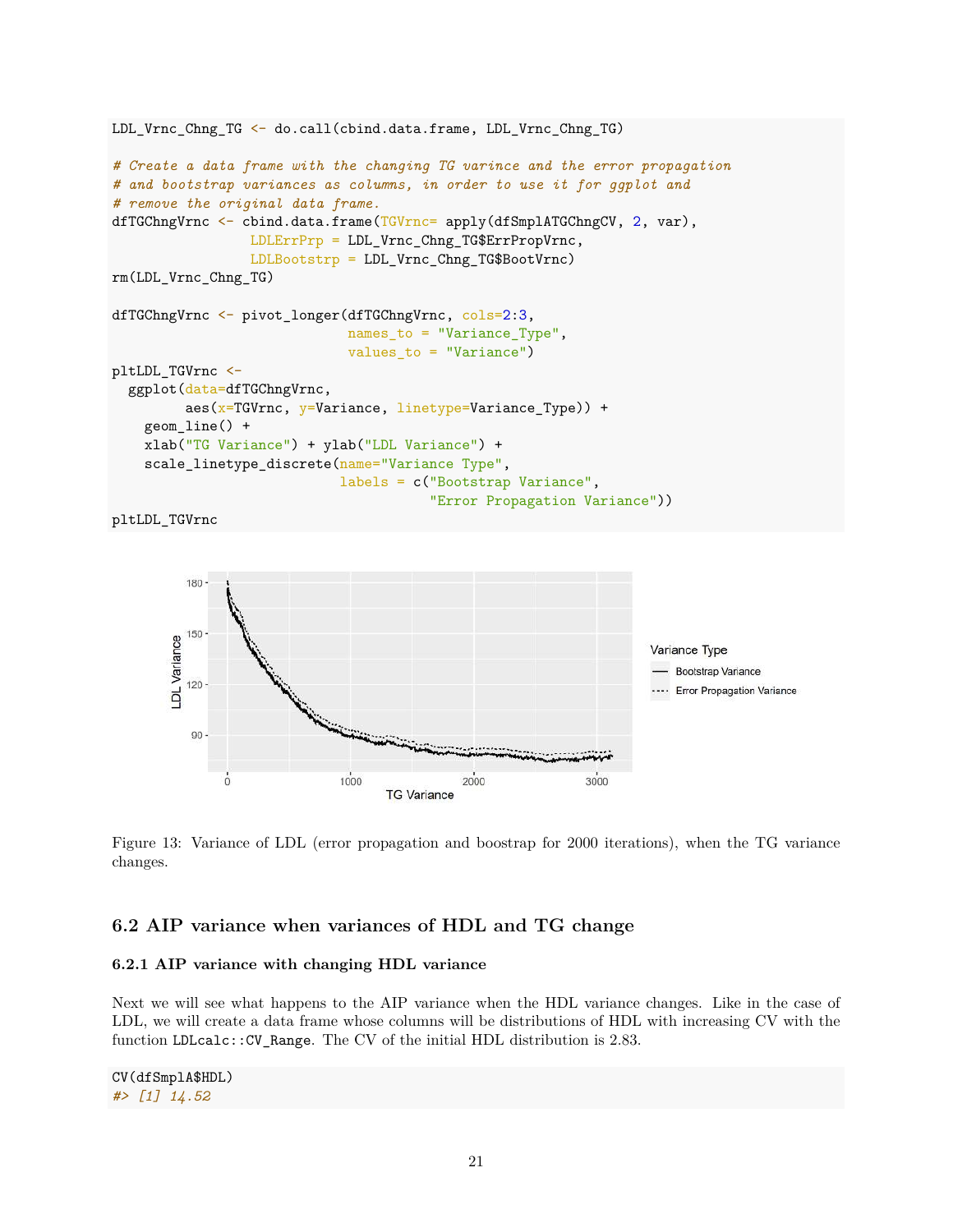We will again create a data frame whose columns will be distributions of HDL, with increasing CV from 0 to 20%.

```
dfSmplAHDLChngCV <- CV_Range(dfSmplA$HDL,
```

```
lower_CV_Bound = 0,
upper_CV_Bound = 20,
maxRandIter = 10000,
plot=T)
```


**Results of CVIncrDecr**

Figure 14: Means and variances for the HDL distributions, in order to check that the mean stays constant and the variance increases.

We can see again in Figure 14 that the mean stays constant, whereas the CV increases from 0 to 20.

Now, we will use the data frame with increasing HDL variances (dfSmplAHDLChngCV), to calculate the error propagation and the bootstrap variance of these distributions. *Note: This may take a long time, depending on the computer speed.*

```
AIP_Vrnc_Chng_HDL <- AIP_HDLVrnc(dfSmplAHDLChngCV,
                                           dfSmplA$TG,
                                           SI=FALSE,
                                           bootStrpReps = 2000)
```
Next, in Figure 15, we will create a plot with the changing variance of HDL in the abscissa and the variance of AIP (first and second order error propagation and bootstrap in the ordinate).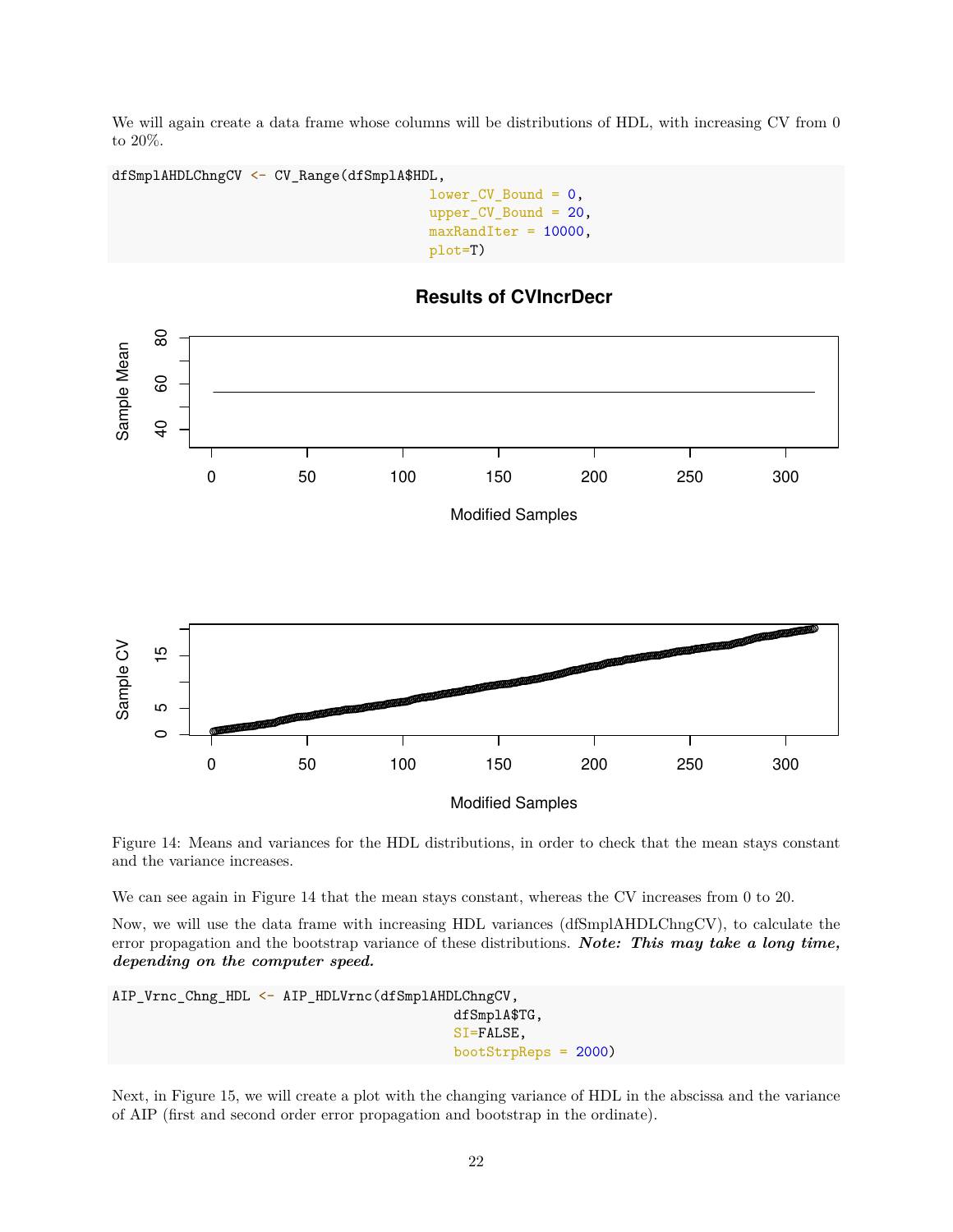```
AIP_Vrnc_Chng_HDL <- do.call(cbind.data.frame, AIP_Vrnc_Chng_HDL)
# Create a data frame with the changing HDL varince and the error propagation
# and bootstrap variances as columns, in order to use it for ggplot and
# remove the original data frame.
dfHDLChngVrnc <- cbind.data.frame(HDLVrnc= apply(dfSmplAHDLChngCV, 2, var),
                 AIPErrPrp = AIP_Vrnc_Chng_HDL$ErrPropVrnc,
                 AIPErrPrp20rd = AIP Vrnc Chng HDL$ErrPropVrnc2Ord,
                 AIPBootstrp = AIP_Vrnc_Chng_HDL$BootVrnc)
rm(AIP_Vrnc_Chng_HDL)
dfHDLChngVrnc <- pivot_longer(dfHDLChngVrnc, cols=2:4,
                             names_to = "Variance_Type",
                             values_to = "Variance")
pltAIP_HDLVrnc <-
  ggplot(data=dfHDLChngVrnc,
         aes(x=HDLVrnc, y=Variance, linetype=Variance_Type)) +
    geom_line() +
    xlab("HDL Variance") + ylab("AIP Variance") +
    scale_linetype_discrete(name="Variance Type",
                            labels = c("Bootstrap Variance",
                                       "Error Propagation Variance",
                                       "Error Propagation Variance 2nd Order"))
```

```
pltAIP_HDLVrnc
```


Figure 15: Variance of AIP (error propagation and boostrap for 2000 iterations), when the HDL variancechanges.

#### **6.2.2 AIP variance with changing TG variance**

Next we will see what happens to the AIP variance when the TG variance changes. The CV of the initial TG distribution is 9.76.

CV(dfSmplA\$TG) *#> [1] 9.76*

We will again create a data frame whose columns will be distributions of HDL, with increasing CV from 0 to 20%.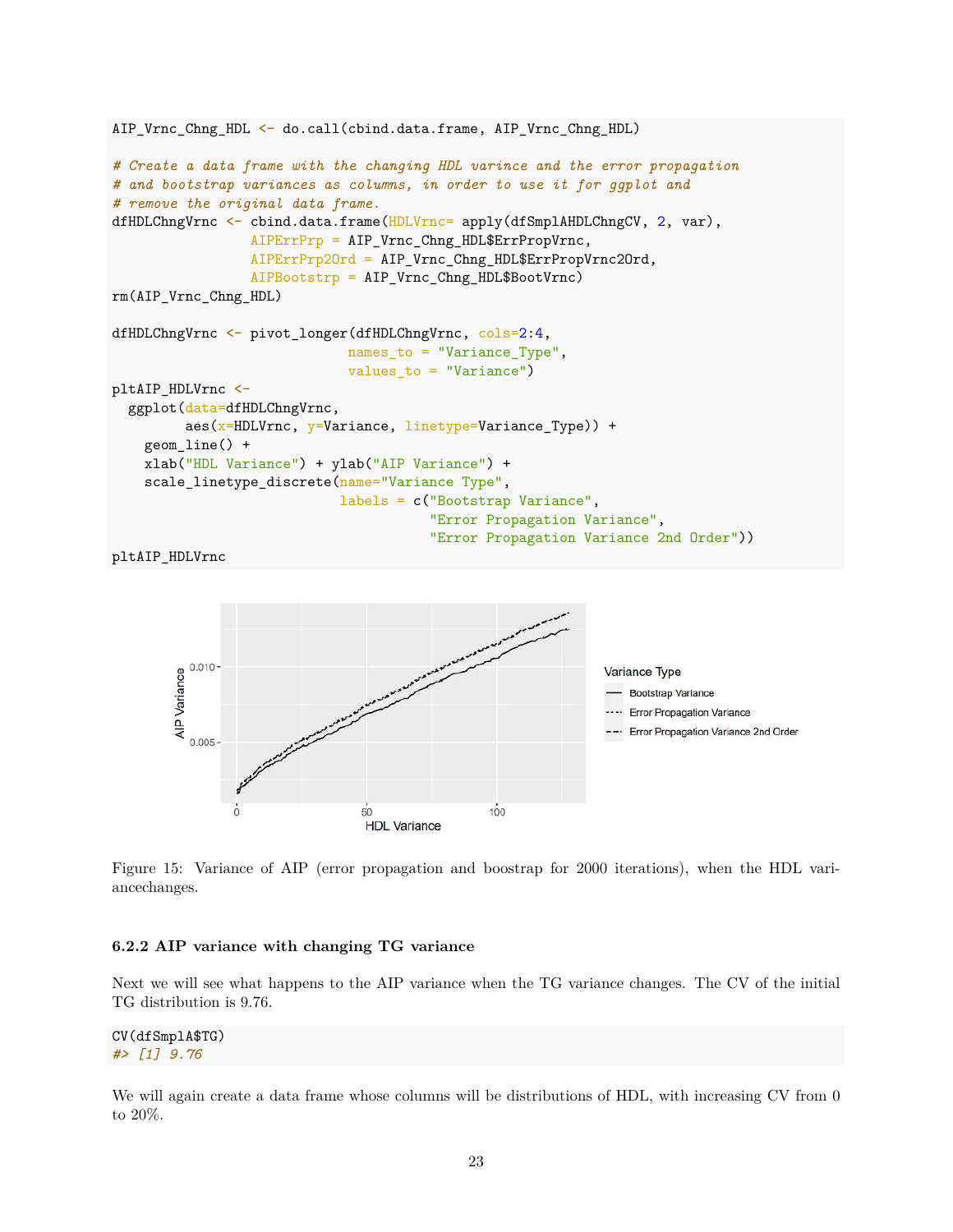dfSmplATGChngCV <- CV\_Range(dfSmplA\$TG,

lower\_CV\_Bound = 0, upper\_CV\_Bound = 20, maxRandIter = 10000, plot=T)



Figure 16: Means and variances for the TG distributions, in order to check that the mean stays constant and the variance increases.

We can see again in Figure 16 that the mean stays constant, whereas the CV increases from 0 to 20.

Now, we will use the data frame with increasing TG variances (dfSmplATGChngCV), to calculate the error propagation and the bootstrap variance of these distributions. *Note: This may take a long time, depending on the computer speed.*

```
AIP_Vrnc_Chng_TG <- AIP_TGVrnc(dfSmplATGChngCV,
                                           dfSmplA$HDL,
                                           SI=FALSE,
                                           bootStrpReps = 2000)
```
Next, we will create a plot in Figure 17, with the changing variance of TG in the abscissa and the variance of AIP (error propagation and bootstrap in the ordinate).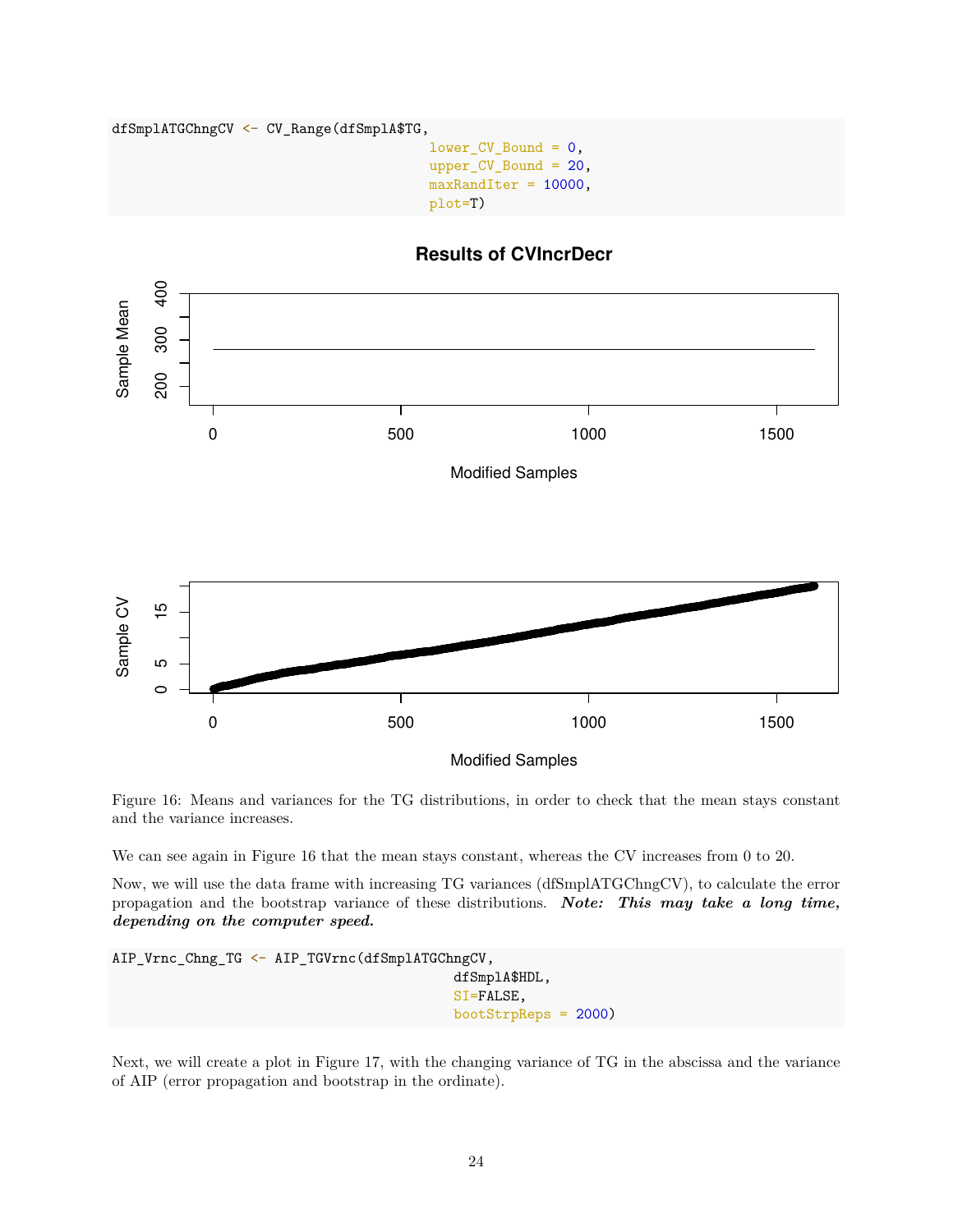```
AIP_Vrnc_Chng_TG <- do.call(cbind.data.frame, AIP_Vrnc_Chng_TG)
# Create a data frame with the changing TG variance and the error propagation
# and bootstrap variances as columns, in order to use it for ggplot and
# remove the original data frame.
dfTGChngVrnc <- cbind.data.frame(TGVrnc= apply(dfSmplATGChngCV, 2, var),
                 AIPErrPrp = AIP_Vrnc_Chng_TG$ErrPropVrnc,
                 AIPErrPrp20rd = AIP Vrnc Chng TG$ErrPropVrnc20rd,
                 AIPBootstrp = AIP_Vrnc_Chng_TG$BootVrnc)
rm(AIP_Vrnc_Chng_TG)
dfTGChngVrnc <- pivot_longer(dfTGChngVrnc, cols=2:4,
                             names_to = "Variance_Type",
                             values_to = "Variance")
pltAIP_TGVrnc <-
  ggplot(data=dfTGChngVrnc,
         aes(x=TGVrnc, y=Variance, linetype=Variance_Type)) +
    geom_line() +
    xlab("TG Variance") + ylab("AIP Variance") +
    scale_linetype_discrete(name="Variance Type",
                            labels = c("Bootstrap Variance",
                                       "Error Propagation Variance",
                                       "Error Propagation Variance 2nd Order"))
```

```
pltAIP_TGVrnc
```


Figure 17: Variance of LDL (error propagation and boostrap for 2000 iterations), when the CHOL variance changes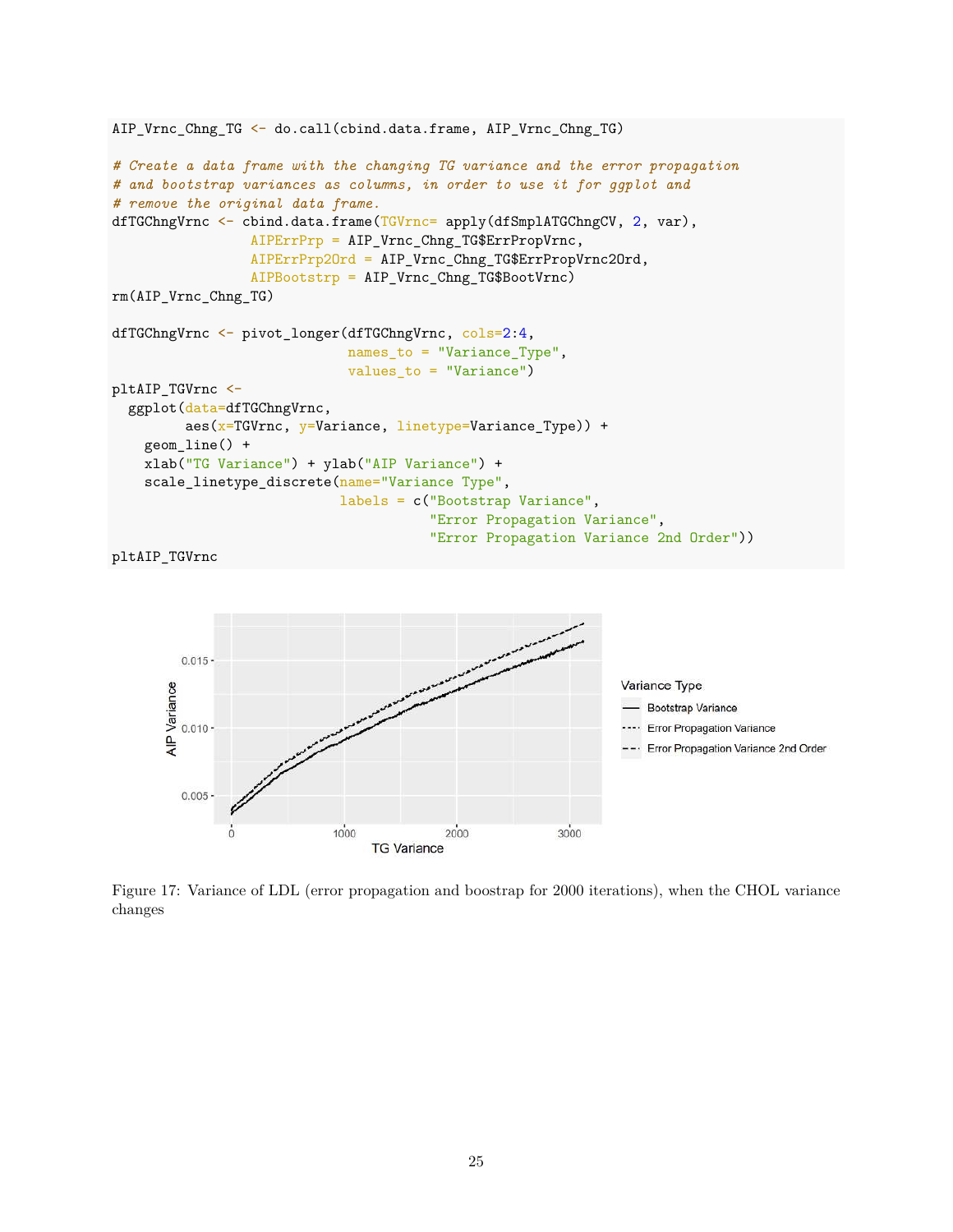



It is evident that there is a large variation of the behavior of the LDL and AIP variances as the variance of either CHOL, HDL or TG changes. Some curves are linear and others are not. There are however, three common themes in all plots. The bootstrap variance is lower than the error propagation variance, for AIP the 2nd order error propagation variance is very near the first order one and all variances change in tandem.

## **7. Final remarks**

All measurements have an inherent uncertainty, as quantified by the variance. There is a variety of approaches to determine the measurement uncertainty [16,17].

In calculated clinical chemistry tests (and generally in measurement calculated from other measurements), we must take into account the propagation of the uncertainty of multiple parameters into the final result.

There are three main methods to deal with this fact: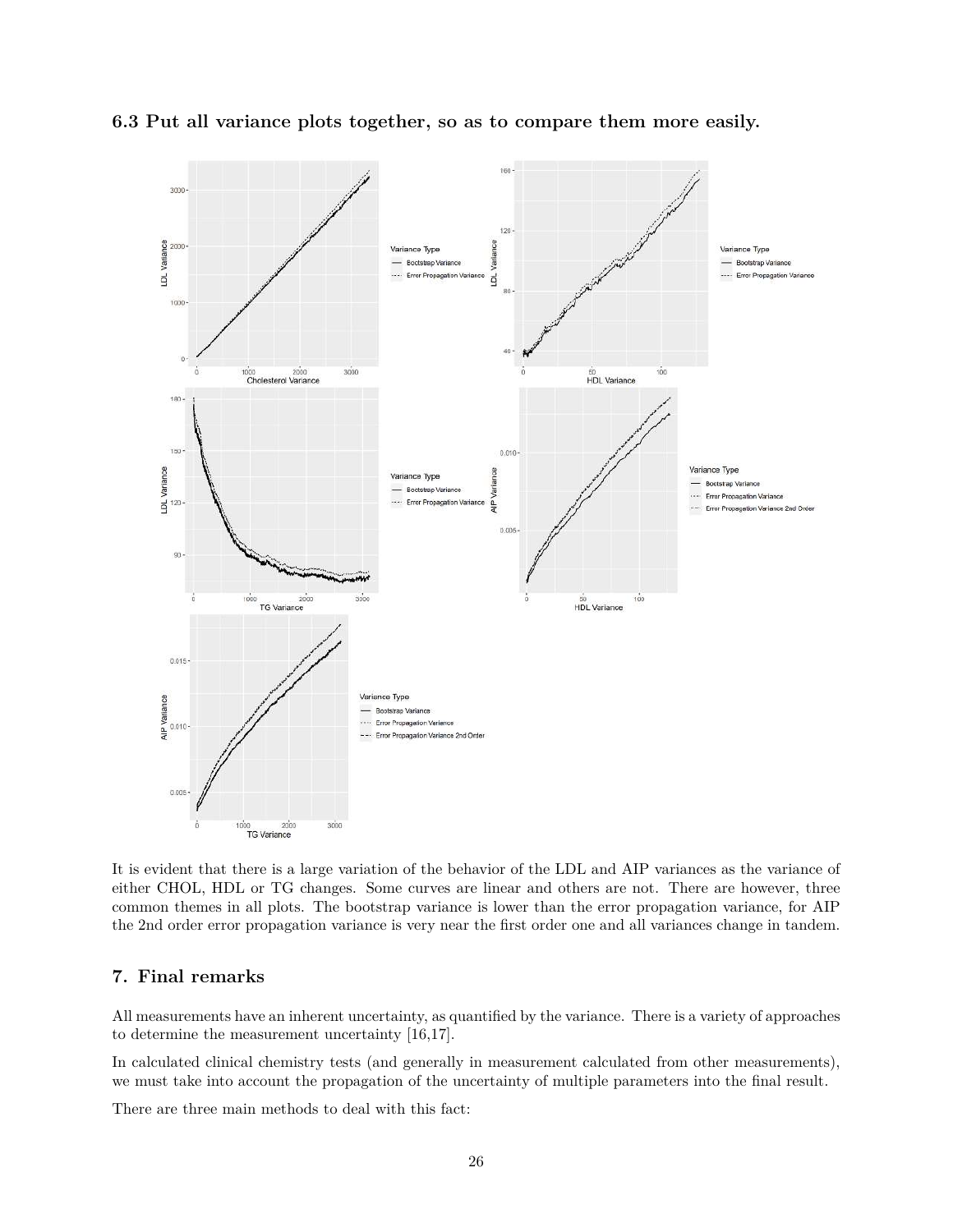- 1. The first is the empirical/theoretical (using error propagation) approach. We bundle the empirical and error propagation methods together, since they both use the same function to map the distribution of one or more random input variables to the distribution of a random output variable.
- 2. The second is using Monte-Carlo sampling.
- 3. The third is by bootstrapping.

All three methods have their advantages and weaknesses. The empirical/theoretical approach has a rigorous mathematical background, however certain assumptions must be met, namely

- The errors in each variable should be uncorrelated. If correlated, a joint probability distribution function for all the variables must be derived.
- The probability distribution function for the output variable should be normal or nearly normal.
- Linearisation of the mapping function should result in an adequate approximation.

The Monte Carlo simulation is more robust, but

- it also suffers from the fact that a parametric form of a probability distribution function describing the data must be used, while in fact the data may not follow any such function.
- it can be computationally expensive.

Finally, the bootstrap approach makes no assumptions about the distribution of the data or the errors, but uses instead the empirical distribution and not a parametric one. Some of its drawbacks are that it

- can fail when the distribution does not have finite moments (not an issue in clinical chemistry),
- is not well suited to small sample sizes,
- can fail when large samples relative to the population size are used and
- is computationally expensive.

For lipid tests, we cannot assume that the parameters measured are either independent or uncorrelated, because the various lipid metabolic pathways (as well as many other biochemical pathways) are interconnected and correlated. This is the case with the data used in this vignette.

Therefore, when the error propagation approach was used, a joint probability distribution for all parameters was used to derive the variance. This is essentially the case in equation (6).

Another assumption in the error propagation approach is that the input variables should be normal. In Figure 1, the distribution of the input variables CHOL, HDL and TG are shown and it is evident that they are not normal. Also, neither the distribution of the output variable (LDL and AIP) is normal. In Figure 2, it is evident that the distribution of LDL is not normal. For the reasons stated before, the error propagation approach should not be used when the above assumptions are not met.

In Supplement 1 to the GUM an alternative is described, which does not use error propagation theory, but a Monte Carlo approach. This approach does not assume a normal or t- distribution [14]. It suffers, however, from the requirement that a probability distribution function must be assigned to the data, using either a Bayesian approach [15] or the principle of maximum entropy [16]. Although this is better than the error propagation method (when its assumptions are not met), it must also approximate the empirical distribution with a parametric one. This can be problematic when the empirical distribution cannot fit a parametric one.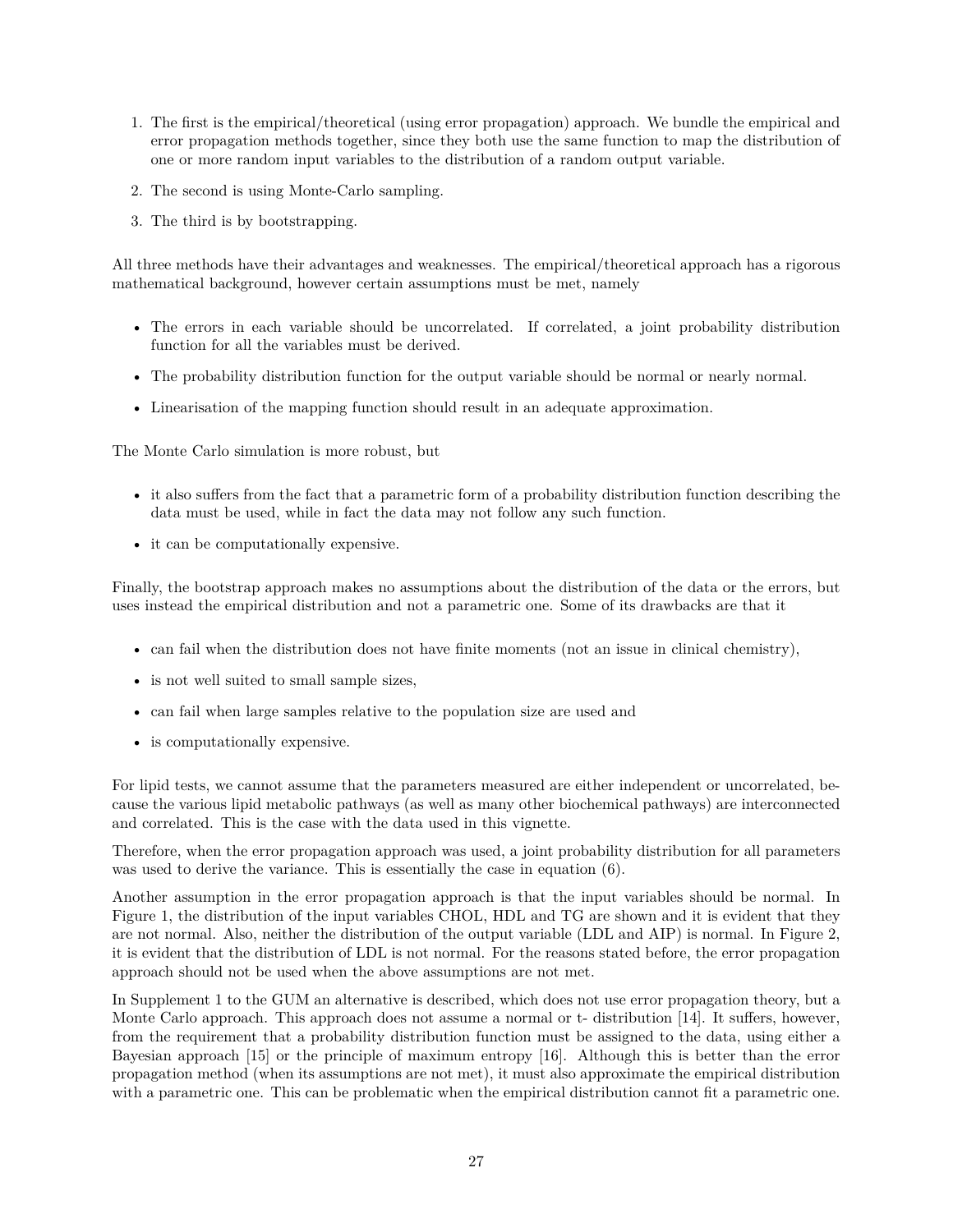The bootstrap approach used in this vignette, does not make any assumptions about the empirical distribution nor does it assign a distribution function to it.

For LDL and AIP the empirical/theoretical approach seems to overestimate the uncertainty. This is less pronounced for LDL, with a linear function and more pronounced for AIP with a non-linear function. The use of second order Taylor approximation for AIP does not improve things significantly, but only increases the complexity disproportionately to the improvement it confers. The use of higher order Taylor approximation would result in formulas too complex to be useful.

*A caveat*: Everything described up to here (use of the GUM, partial derivatives, bootstrapping and Taylor series), is trivial for statisticians. However, it may be too much for many clinical chemistry practitioners, no matter how well-intentioned they are. In the majority of clinical chemistry tests, their use is not necessary. Most of them can be performed without loss of accuracy by variance component analysis and simple addition of variances without partial derivatives and Taylor expansion. The more complicated approach presented in this paper is required only when functions based on a number of different parameters are performed including the LDL and especially the AIP. However, in these cases it can be very useful.

We can therefore conclude that for calculated tests it would be more appropriate to use the bootstrap approach, especially in non-linear functions like AIP, since the error propagation approach would overestimate the measurement uncertainty. In such highly non-linear functions even if the input variable is normal (which may very well not be) the output variable will not be normal and therefore the assumptions made for empirical calculations do not hold. Another reason to use bootstrapping is that we can get not only some numbers describing a distribution (e.g., mean and standard deviation), but the entire distribution of values, which is useful when the distribution is not a parametric one, as is the case here. The proper way to describe a distribution that does not have a closed form is to give the entire distribution.

#### **References**

- [1] Joint Commitee for Guides in Metrology. Evaluation of measurement data Guide to the expression of uncertainty in measurement. 2008.
- [2] Joint Commitee for Guides in Metrology. International vocabulary of metrology (VIM) basic and general concepts and associated terms. 2012.
- [3] Hughes D, Doery JC, Weng KC, Flatman R. Calculated chemistry parameters do they need to be harmonised? Clin Biochem Rev 2016;37:131–4.
- [4] Friedewald W, Levy R, Fredrickson D. Estimation of the concentration of low-density lipoprotein cholesterol in plasma, without use of the preparative ultracentrifuge. Clin Chem 1972;18:499–502.
- [5] Doob J. The limiting distributions of certain statistics. Annals Math Stat 1935;6:160–9.
- [6] Fuglede B, Topsoe F. Jensen-shannon divergence and hilbert space embedding 2004.
- [7] Kullback S. Information theory and statistics. John Wiley; Sons; 1959.
- [8] Osterreicher F, Vajda I. A new class of metric divergences on probability spaces and its applicability in statistics. Annals of the Institute of Statistical Mathematics 2003;55:639–53.
- [9] Endres DM, Schindelin JE. A new metric for probability distributions. IEEE Transactions of Information Theory 2003;49:1858–60.
- [10] Bienayme I. Considerations al appui de la decouverte de laplace. Comptes Rendus de l Academie Des Sciences 1853;37:309–24.
- [11] Chebyshev P. Des valeurs moyennes. Journal de Mathematiques Pures Et Appliquees 1867;2:177–84.
- [12] Arras KO. An Introduction To Error Propagation: Derivation, Meaning and Examples of Equation  $\overline{C_Y}$  =  $\overline{X}_X \overline{X}_Y$  . The<br>characteristic system  $j_X^T$ . Autonomous Systems Lab, Institute of Robotic Systems, Swiss Federal Institute of  $N$